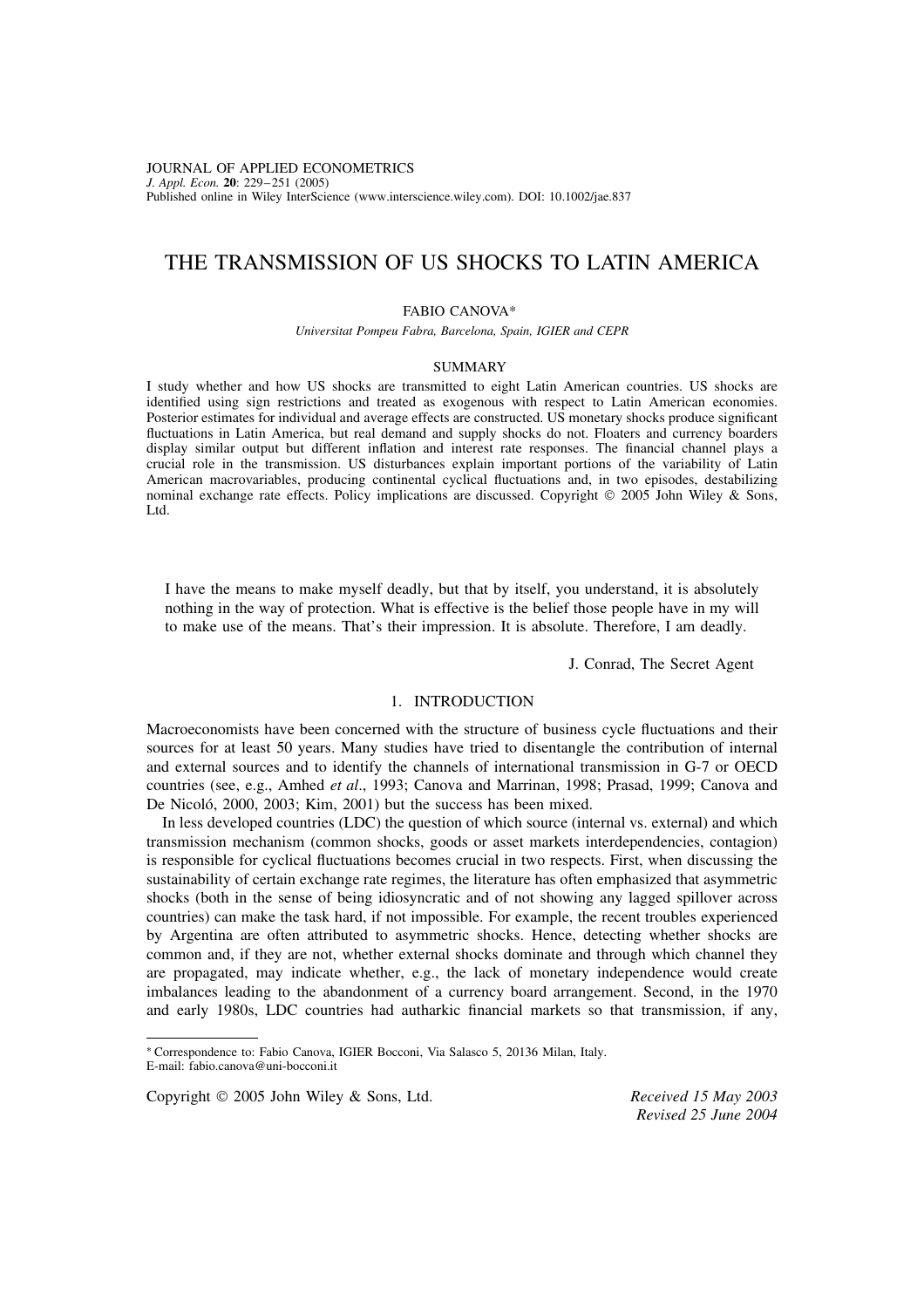occurred through the trade balance and real exchange rate adjustments. The last decade, however, has witnessed a remarkable process of financial liberalization in many LDC countries and a substantial increase in the financial interdependencies of Latin America with the USA. One is therefore curious as to whether this integration has altered the main channels of propagation of US shocks to the region. Clearly, different transmission mechanisms may require different actions to stabilize the economy.

In this paper I examine the extent and the features of the transmission of US shocks to Mexico, Panama, Brazil, Chile, Ecuador, Argentina, Uruguay and Peru. These countries are chosen for several reasons. First, they include both large and small nations, with large and small trading ties with the USA. Second, financial interdependencies with the USA are important for all them. Third, these countries provide a wide spectrum of experiences, as far as domestic and international monetary arrangements are concerned, covering situations with flexible rates, partial inflation targeting and no dollarization (Chile, Mexico) at one extreme, complete dollarization (Panama, and starting from 2000 Ecuador) at the other extreme, and intermediate cases with partial dollarization, significant currency substitution and a variety of exchange rate regimes. Fourth, some countries experienced crises in the 1990s, other did not. Last but not least, these were the Latin American countries for which it was possible to construct a consistent data set for a reasonable period of time.

It is worth mentioning that this study is concerned with 'normal times'. That is, I do not address questions concerning sources of hyperinflations, currency crises and massive recessions which have repeatedly plagued Latin American economies over the last 30 years. Studying the propagation of shocks in 'normal times' is important for two reasons. First, there are large and interesting economic variations besides those associated with crisis episodes. Second, since crises do not emerge in vacuum the analysis may suggest whether unstable dynamics are intrinsic to Latin American economies and whether 'small' external shocks can be transformed into explosive paths of prices, deep recessions, etc.

Three questions are addressed. First, I would like to study whether transmission occurs through the interest rate or the trade channel; whether it is similar to the one documented in developed countries; and whether there are significant comovements in the USA and Latin America following US shocks. Second, I wish to quantitatively measure the contribution of US shocks to domestic fluctuations in Latin America. While common wisdom suggests that internal conditions play the most significant role, the majority of analyses employ non-structural disturbances to reach such a conclusion. This clearly impedes a causal interpretation of the outcomes and does not allow us to distinguish US from other worldwide sources of fluctuations. Third, I would like to shed light on whether the choice of domestic and international monetary arrangements matters for the transmission of shocks. I am particularly concerned here with the transmission of US monetary disturbances and with whether partial or total absence of national monetary policy may result in destabilizing movements of domestic macrovariables.

Several papers have partially addressed some of these issues (see, e.g., Agenor *et al*., 1999; Fackler and Rogers, 1995; Hoffmaister and Roldos, 1997; Prasad, 1999; Amhed and Loungani, 1999; Arora and Cerisola, 2000; Goldfajn and Olivares, 2000; Cooley and Quadrini, 2001; Schmitt-Grohe and Uribe, 2001; Mendoza, 2001; Mackowiak, 2003). This work adds to the literature in several dimensions. First, I identify and extract multiple sources of US structural disturbances and measure their effects on a number of Latin American economies. Second, I simultaneously examine the importance of trade and financial channels in transmitting US shocks. Third, I measure comovements of US and Latin American macrovariables exploiting the causal link running from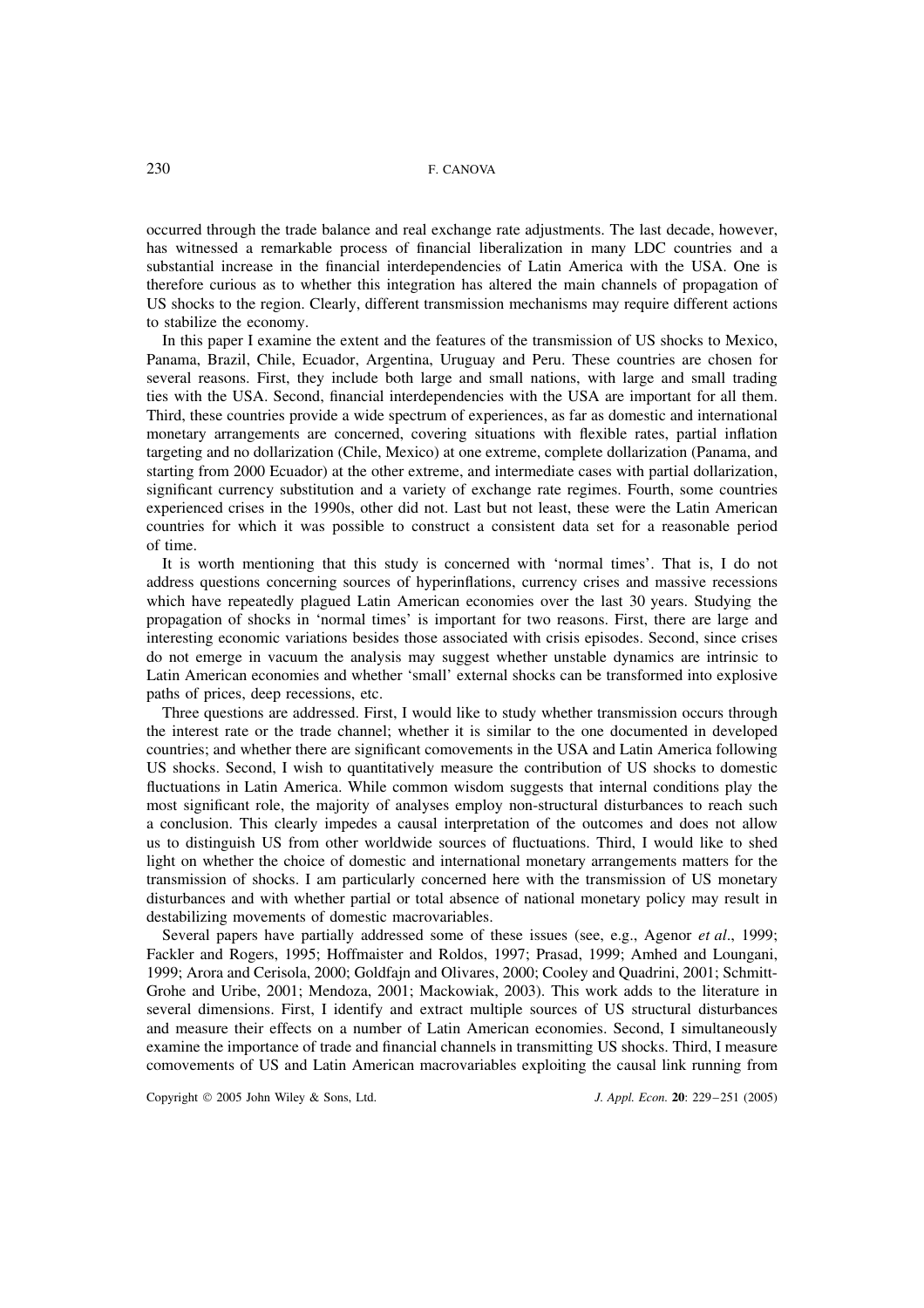US shocks. Finally, I provide estimates of domestic responses which use the information present in the entire cross-section of countries.

The analysis proceeds in two steps. First, I identify supply, real demand and monetary disturbances in the USA using the approach of Canova and De Nicoló (2002). The identifying restrictions I employ are embedded in a large class of dynamic stochastic models, are broadly robust to the parametrization of preferences and technologies, and produce economically interpretable disturbances. Second, using a prior specification which exploits cross-sectional information, I construct estimates for both the response of a 'typical' Latin American country and for certain country-specific responses, which efficiently combine the information contained in the panel.

Several interesting facts emerge from the analysis. First, while US real demand and supply shocks generate insignificant fluctuations in the typical Latin American economy, US monetary disturbances induce large and significant responses in several macroeconomic variables. The interest rate channel is a crucial amplifier of US monetary disturbances, while the trade channel plays a negligible role. Transmission, when it occurs, is almost instantaneous, with Latin American variables peaking within a couple of quarters of the shocks. Second, the patterns of propagation differ from those documented in developed countries. Here a contractionary US monetary shock induces a significant and instantaneous increase in Latin American interest rates which, in turn, are accompanied by capital inflows, price increases, depreciation of the real exchange rate and improvements in the trade balance. Increases in aggregate demand following capital flows then produce a delayed and significant positive output effect. Third, US disturbances account for an important portion of the variability of Latin American macrovariables; they also induce significant comovements in US and Latin American output and inflation and, at least for Brazil in 1998 and Argentina in 2001, play an important destabilizing role on nominal exchange rates. Fourth, while there are differences in the responses of countries with floating vs. non-floating exchange rate, these differences have more to do with the magnitude of the effects than with the transmission mechanism. Fear of floating (as in Calvo and Reinhart, 2000), which induces central banks to use reserves to limit fluctuations in nominal exchange rates, may be the reason for the insignificant difference in output responses for the two groups and why domestic interest rate movements are only partially muted in floating countries. However, the presence of a mix of regimes, the poor quality of the data or the small differences between the two regimes could also be part of the explanation.

The policy implications of the results are clear: putting the house in order does not guarantee the elimination of cyclical fluctuations in Latin America. Given that the majority of domestic fluctuations in the continent are of foreign origin, Latin American policymakers are required to carefully monitor international conditions and to disentangle the informational content of US disturbances in order to properly react to external imbalances. Also, since US monetary policy has important external effects and the Fed's decisions may have undesirable consequences on Latin American exchange rates, mechanisms to internalize these repercussions may produce better continental outcomes. Finally, since the exchange rate regime and/or the degree of dollarization of the economy appear not to matter for the response of Latin American real variables, the output costs of dollarization seem to have been overemphasized. However, the financial costs may be significant and the sustainability of the arrangement may crucially depend on the type of shocks experienced in the USA.

The rest of the paper is organized as follows. The next section describes the specification of the reduced form, the procedure used to extract US shocks, the issues connected with the selection of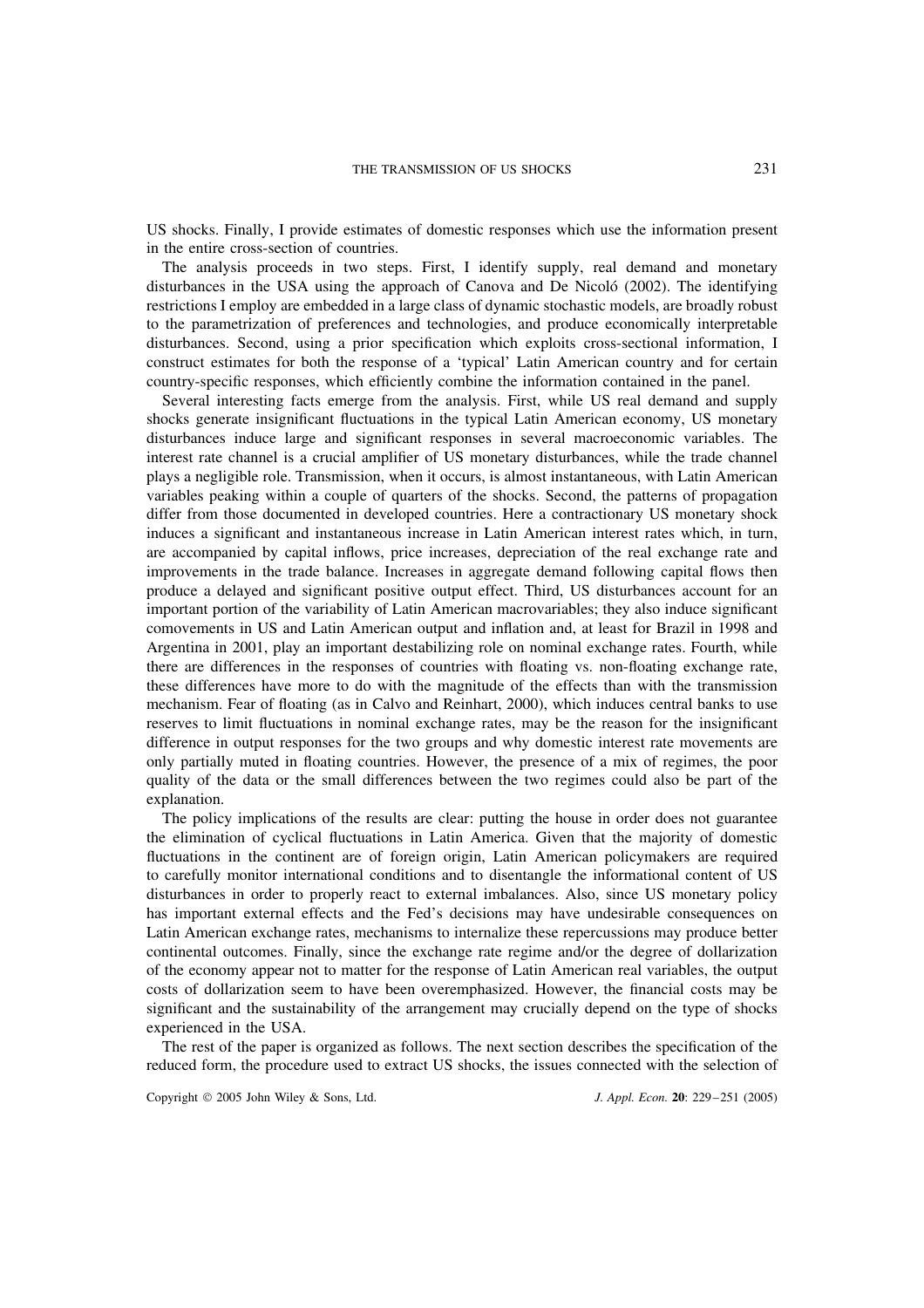the model for each Latin American country and the estimators of structural responses. Section 3 discusses the results. Section 4 concludes, highlighting the policy implications of the results.

# 2. THE SPECIFICATION OF THE EMPIRICAL MODEL

To thoroughly study the transmission of US shocks, it is necessary to specify a multicountry model where contemporaneous and lagged feedbacks among countries are simultaneously accounted for. Although there are attempts in this direction (see Canova and Ciccarelli, 2004; Ciccarelli and Rebucci, 2000) the task is unfeasible here for several reasons. First, the quality of the data is debatable and only in the last decade has there been an effort to harmonize the collection and the definitions with OECD standards. Second, hyperinflations, currency and exchange rate crises are common episodes in Latin America and this makes domestic time series hardly representative of those normal situations one would like to examine in discussing the international transmission of shocks. Third, and connected to the previous one, a robust examination of interdependencies requires somewhat 'regular' cycles and given the short time series, degrees of freedom restrictions prevent any reasonable multicountry specification.

To study the issues of interest I proceed on a bilateral basis with the USA on one side and one Latin American country at a time on the other. This, in practice, eschews from the analysis any possible feedback within Latin American economies or via third countries (such as European ones). In this setup any correlation between the USA and Latin America is likely to be unidirectional. If this were the case, the specification and the estimation of the statistical model could be significantly simplified. To verify this hypothesis I run a VAR for each country–US pair and examine the exogeneity of the US block with respect to the block of Latin American variables. Confirming *a priori* expectations, the null hypothesis that current and lagged values of Latin American variables have zero coefficients in the US block is not rejected for any of the eight countries.

Given this outcome, I break the estimation process in two. First, I estimate a reduced form model for the USA and identify structural shocks. Second, I set up an empirical model for each Latin American country, taking as exogenous the estimated US structural shocks, and I measure the magnitude, direction and persistence of the typical Latin American responses to identified US shocks and the differences in the responses across countries with different characteristics.

Formally, consider a bivariate block VAR model

$$
\begin{bmatrix} y_{it} \\ w_t \end{bmatrix} = \begin{bmatrix} A_{11}^i(L) & A_{12}^i(L) \\ 0 & A_{22}(L) \end{bmatrix} \begin{bmatrix} y_{it-1} \\ w_{t-1} \end{bmatrix} + \begin{bmatrix} A_{13}^i(L) \\ A_{23}(L) \end{bmatrix} x_t + \begin{bmatrix} \varepsilon_{it} \\ e_t \end{bmatrix}
$$
 (1)

where  $(\varepsilon_{it}, e_t)' \sim (0, \Sigma_i)$ ,  $\Sigma_i = \text{blockdiag}\{\Sigma_{\varepsilon_i}, \Sigma_e\}$  and let the underlying structural model be

$$
\begin{bmatrix} G_0^i & A_0^i \\ 0 & H_0 \end{bmatrix} \begin{bmatrix} y_{it} \\ w_t \end{bmatrix} = \begin{bmatrix} B_{11}^i(L) & B_{12}^i(L) \\ 0 & B_{22}(L) \end{bmatrix} \begin{bmatrix} y_{it-1} \\ w_{t-1} \end{bmatrix} + \begin{bmatrix} B_{13}^i(L) \\ B_{23}(L) \end{bmatrix} x_t + \begin{bmatrix} u_{it} \\ v_t \end{bmatrix} \tag{2}
$$

where  $(u_{it}, v_t)' \sim (0, I)$ . Here  $w_t$  represents the block of US variables,  $y_{it}$  the block of country *i*'s variables and  $x_t$  world variables, capturing continental comovements not due to developments in the US economy.

While there is a growing interest in examining time-varying coefficient VAR models which display heteroskedastic shocks (see, e.g., Sims and Zha, 2001; Cogley and Sargent, 2003), I restrict attention to time-invariant structures for two reasons. First, the sample I use is short. Second, the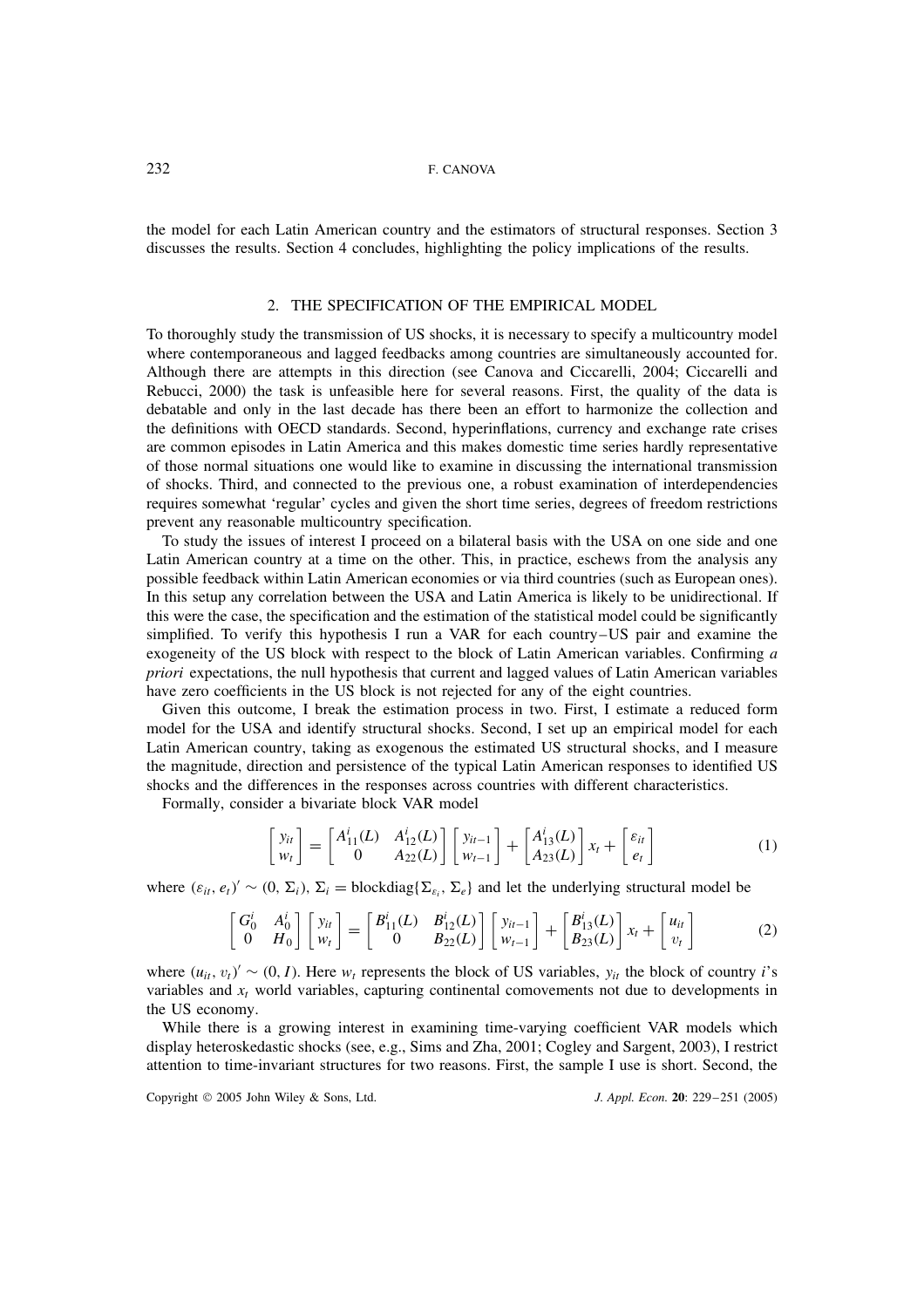sensitivity analysis I conduct on the model specification shows that accounting for these features does not qualitatively affect the results.

To obtain estimates of  $B_{22}^i(L)$  and of  $v_t$ , given estimates of  $A_{22}(L)$  and  $e_t$ , it is typical to impose zero restrictions on  $H_0$  (short-run restrictions) or on  $B_{22}(1)$  (long-run restrictions). These restrictions are only very loosely connected to economic theory, mostly conventional and often justified with circular arguments (Uhlig, 1999; Canova and Pina, 2001). To avoid severe inferential distortions, I employ a two-step approach. First, I orthogonalize  $e_t$  using an arbitrary statistical approach. Second, I use theoretical restrictions to examine whether any of the components of the orthogonal innovation vector has a meaningful economic interpretation. Let  $\Sigma_e = PVP' = \hat{P}\hat{P}'$ where  $P$  is a matrix of eigenvectors and  $V$  is a diagonal matrix of eigenvalues. This decomposition does not necessarily have any economic content, but produces uncorrelated shocks without imposing any zero restrictions on  $\hat{P}$ . For each of the resulting orthogonal shock I then check whether theoretical restrictions are satisfied. If shocks with the required properties are found, the process terminates. If no shock satisfies the identifying restrictions, I use the non-uniqueness of the above decomposition to provide alternative candidate structural shocks. To be specific, for any orthonormal  $J : JJ' = I$ , I construct  $\Sigma_e = \hat{P}JJ'\hat{P}' = \tilde{P}\tilde{P}'$  and check whether shocks with the required characteristics exist using the  $\tilde{P}$  decomposition. There are many ways to parametrize the space of J matrices. Here I follow Canova and de Nicoló (2002), set  $J = J(\omega)$ ,  $\omega \in (0, 2\pi)$  with

$$
J_{m,m'}(\omega) = \begin{pmatrix} 1 & 0 & 0 & \dots & 0 & 0 \\ 0 & 1 & 0 & \dots & 0 & 0 \\ \dots & \dots & \dots & \dots & \dots & \dots \\ 0 & 0 & \cos(\omega) & \dots & -\sin(\omega) & 0 \\ \vdots & \vdots & \vdots & 1 & \vdots & \vdots \\ 0 & 0 & \sin(\omega) & \dots & \cos(\omega) & 0 \\ \dots & \dots & \dots & \dots & \dots & \dots \\ 0 & 0 & 0 & 0 & 0 & 1 \end{pmatrix}
$$

where  $m, m'$  indicates the rows of the decomposition which are rotated by sine and cosine functions and search the space of  $J_{m,m'}$ ,  $m, m' = 1, \ldots, M$  by varying  $\omega$  on a grid.

Existing dynamic macroeconomic theory provides a wealth of restrictions which can be used to identify shocks. Rarely, however, these restrictions take the form of zero constraints on the impact or on the long-run multipliers as assumed by conventional identification schemes. Instead, DSGE models typically possess robust conditional types of restrictions involving the sign of the responses of certain variables to shocks. Canova and De Nicolo (2002, 2003) present mainstream DSGE ´ models where, regardless of the parametrization, a technology (supply) shock produces negative comovements between domestic output and domestic inflation while domestic real government expenditure and monetary shocks produce positive comovements in domestic output and domestic inflation. They also show that government expenditure and monetary shocks produce opposite comovements in real balances and inflation. Therefore, the pairwise correlations of output, inflation and real balances can be used to disentangle 'supply', 'real demand' and 'monetary' shocks in the data. Theory is typically vague about the timing of these comovements. One has therefore some freedom in choosing where to place these restrictions. Here I use contemporaneous pairwise correlations of output, inflation and real balances since this was sufficient to identify shocks with the required characteristics.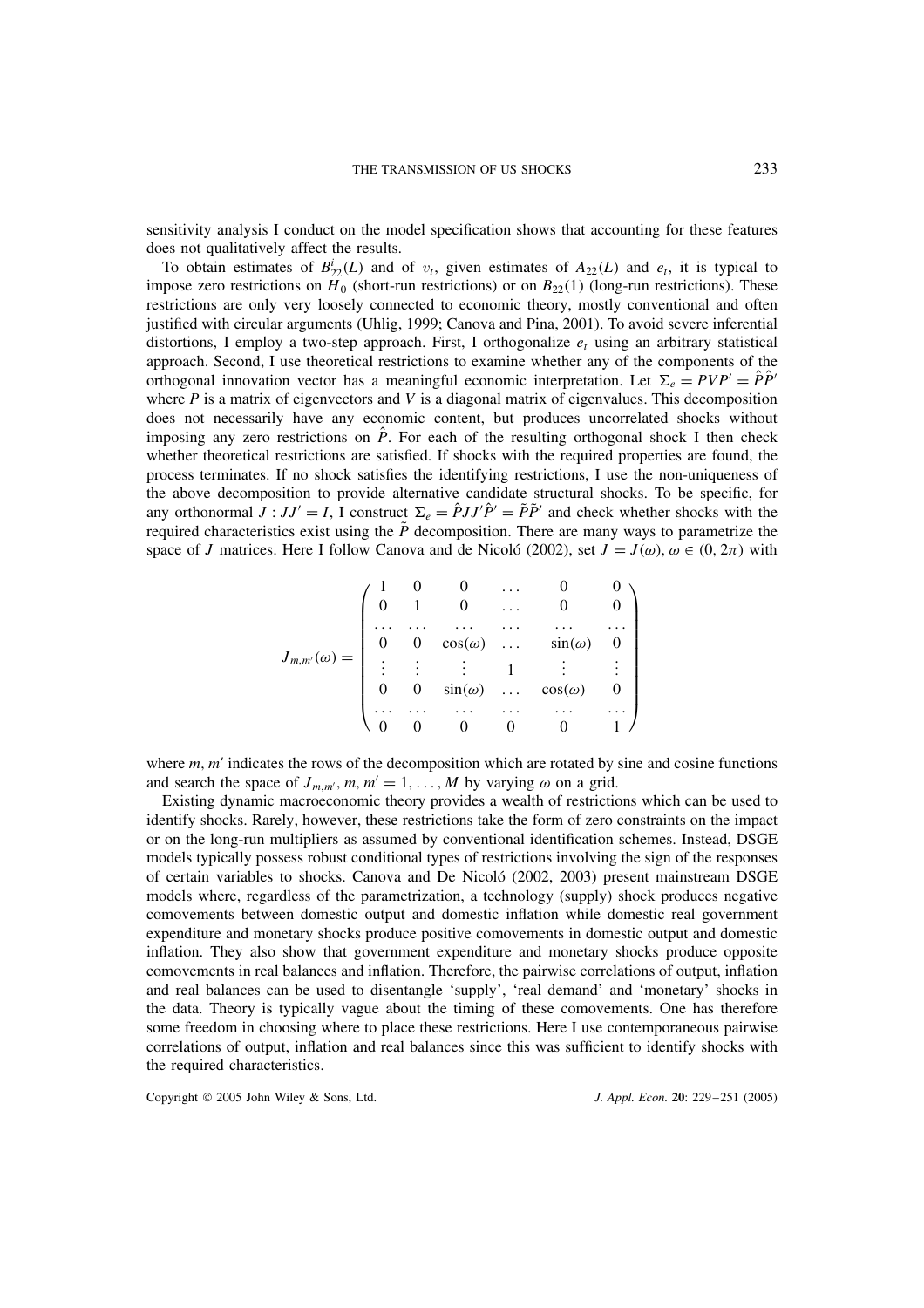Once structural shocks are found, solving for US variables we have

$$
w_t = (1 - H_0^{-1}B_{22}(L))^{-1}(H_0^{-1}B_{23}(L))x_t + (1 - H_0^{-1}B_{22}(L))^{-1}H_0^{-1}v_t
$$
\n(3)

Substituting into the block of country  $i$ 's variables we have

$$
y_{it} = \zeta_{i1}(L)y_{it-1} + \zeta_{i2}(L)v_t + \zeta_{i3}(L)x_t + \eta_{it}
$$
\n(4)

where  $\xi_{i1}(L) = G_0^{-1}B_{11}(L)$ ,  $\xi_{2i}(L) = (G_0^{-1}(A_0 + B_{12}^i(L)L))(1 - H_0^{-1}B_{22}(L))^{-1}H_0^{-1}$ ,  $\xi_{3i}(L) = (G_0^{-1}(A_0 + B_{12}^i(L)L))(1 - H_0^{-1}B_{22}(L))^{-1}H_0^{-1}B_{23}(L) + G_0^{-1}B_{13}(L)$ ,  $\eta_{it} = G_0^{-1}u_{it}$ . Interest here centres on the  $\zeta_{i2}(L)$ 's, which are complicated functions of the parameters of the structural model.

Given the relatively short sample,  $\zeta_{i2}(L)$  are likely to be very imprecisely estimated. One way to improve their quality is to construct estimators which efficiently combine cross-sectional information. For example, one could impose a prior on  $A_0^i$ ,  $B_{12}(L)^i$  or both and derive the posterior distribution for the  $\zeta_{ji}(L)$  numerically. Alternatively, one could impose restrictions of the reduced form parameters  $A_{12}(L)^i$  and derive the posterior for  $\zeta_{ji}(L)$  numerically. As Sims and Zha (1998) have argued, if the system is just identified, it makes no difference which route one takes. Here I follow a third approach, which imposes restrictions directly on (4). One advantage of this approach is that closed form analytic solutions for the posterior of the quantities of interest exist. Rewrite (4) as

$$
y_{it} = D_{1i}y_{it-1} + D_{2i}v_t + D_{3i}x_t + \eta_{it}
$$

where  $D_{ji} = [\zeta_{ji}(0), \zeta_{ji}(1), \ldots]$  and let  $D_i = [D_{1i}, D_{i2}, D_{i3}]$ . I assume the  $D_i$  are related across i according to the following unit invariant specification:

$$
D_i = D + \nu_i \qquad \nu_i \sim N(0, \Sigma_{\nu})
$$
\n<sup>(5)</sup>

where D represents the vector of cross-sectional means and  $\Sigma_{\nu}$  its dispersion. I assume a vague prior on D,  $g(D) \propto$  constant. Furthermore, I set  $\Sigma_{\nu} = \text{diag}\{\Sigma_{\nu_1}, \Sigma_{\nu_2}, \Sigma_{\nu_3}\}\$ ,  $\Sigma_{\nu_i} = \tau_i \times I$ ,  $i = 1, 2, 3$ and estimate  $\tau_i$  maximizing the predictive density of the model using pre-1990 data. Finally, I assume the  $\eta_{it}$  are normally distributed and that  $\Sigma_{\eta_i}$  has an inverted Wishart distribution with scale  $S = 10^{-4} \times I$  and  $s = 4$  degrees of freedom.<sup>1</sup>

The model (4), the prior structure (5) and the assumptions made imply that the joint posterior distribution for  $(D_i, D, \Sigma_{\eta_i})$  has a normal Wishart structure. In particular, the posterior distribution of country-specific responses  $(D_i|D, \tau, \Sigma_{\eta_i}, y_i) \sim N(\tilde{D}_i, \tilde{V}_D)$  where  $\tilde{D}_i = \tilde{V}_{D_i}(Z_i' \Sigma_{\eta_i}^{-1} y_i + \Sigma_{\nu}^{-1} D)$ ;  $\tilde{V}_D = ((Z_i^{\prime} \Sigma_{\eta_i}^{-1} Z_i)^{-1} + \Sigma_{\nu}^{-1})^{-1}$  and  $Z_i = [y_{it-1}, v_t, x_t]$ . The posterior mean  $\tilde{D}_i$  is therefore a weighted average of the prior mean D and the GLS estimate  $\hat{D}_i$  with weights given by their precision. It collapses to a standard OLS estimator of  $D_i$ , unit by unit, when there is no information in the cross-section, and to a pooled estimator when the cross-sectional information dominates. Furthermore,  $(D|\tau, \Sigma_{\eta_i}, y) \sim N(\tilde{D}, \tilde{V}_D)$  where  $\tilde{D} = \tilde{V}_D(\sum_i^M (Z_i' \hat{\Sigma}_{\lambda_i}^{-1} y_i), \tilde{V}_D = \sum_i^M (Z_i' \hat{\Sigma}_{\lambda_i}^{-1} Z_i)$  and  $\lambda_{it} = \eta_{it} + \nu_i z_t$ . Hence, the posterior mean of D is an average of GLS estimates. Finally, the posterior distribution for the variance–covariance matrix of the errors  $(\Sigma_{\eta_i} | \tau, y) \sim IW(S + (y_i D_i Z_i$ )( $y_i - D_i Z_i$ )',  $T + s$ ) where IW stands for inverted Wishart.

<sup>&</sup>lt;sup>1</sup> I have also experimented with a multivariate t distribution for the  $n$  to account for heteroskedastic VAR errors. None of the results presented are altered by this alternative prior assumption.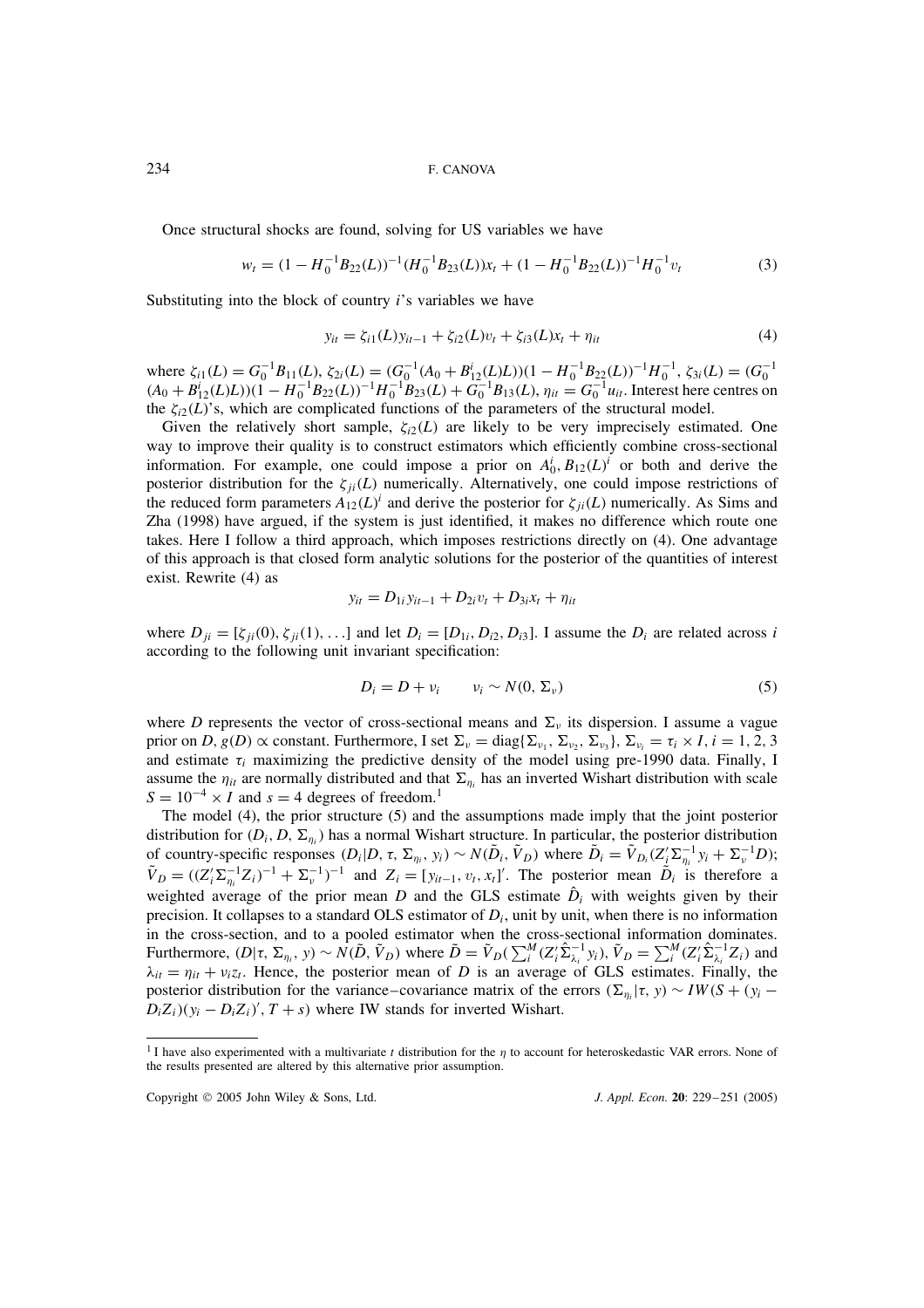# **2.1. Measuring US Shocks**

The unrestricted VAR model for the US economy includes a measure of the log of real activity, of inflation, of the slope of the term structure of the nominal interest rates (Slope) and of real balances. The sample covers quarterly data from 1980 : 1 to 2002 : 4; all series are seasonally adjusted and obtained from the FRED databank of the Federal Reserve Bank of St. Louis.

Reduced form VAR models which include real activity, inflation and measures of interest rates and money have been used frequently in the literature (see, e.g., Sims, 1980; Farmer, 1997). In addition to standard measures of output and CPI inflation, I employ the slope of the term structure, because of its higher predictive power for real activity and inflation relative to a single measure of short-term interest rates. Note also that the slope of the term structure has information about nominal impulses that other variables, such as unemployment or real wages, may not have. I use real balances to be able to distinguish monetary from other types of real demand disturbances. Visual inspection of the linearly detrended data shows no compelling evidence of non-stationarities. Furthermore, the impulse responses shown in Figure 1 indicate that there are sufficient cointegrating restrictions in the linearly detrended data to take care of stochastic trends. For a model with (linearly detrended) log output, inflation, slope of the term structure and real balances, both the Akaike and Schwarz criteria indicate that the dynamics are well described by a VAR(2).

Beside the four domestic variables, the VAR also includes variables which may capture the state of the world economy or those influences, independent of the US and Latin American developments, that may cause comovements in the two regions (e.g. because of contagion effects). In the vector  $x_t$  I include an index of commodity prices, the emerging market bond index (EMBI) and the emerging market equity index (EMEI). The data is from Bloomberg and corresponds to end of quarter sampling of daily figures. All three variables enter the system only contemporaneously.

Figures 1 and 2 present, respectively, the impulse response to structural innovations and the time path of the estimated structural disturbances for the selected orthogonalization.

Figure 1 shows that identified disturbances have the expected effects on output, inflation and real balances. In response to a contractionary supply shock the slope of the term structure declines first and then increases, indicating that the response of short-term nominal interest rates is hump-shaped, probably as a result of liquidity and expected inflation effects dominating at different horizons. Short-term interest rates instantaneously increase also with expansionary real demand shocks and with contractionary monetary shocks. The magnitude and the persistence of these responses however differs, with monetary shocks producing significantly smaller effects.

Different shocks produce their maximum impact on output and inflation at different times. For example, the peak response of output to real demand shocks is instantaneous, while the output effects of supply and monetary shocks take time to materialize (minimum response after about six quarters). Similarly, supply and real demand shocks have their peak effect on inflation within a quarter, while the through response to monetary shocks is somewhat delayed. Hence, the degree of sluggishness in the system may depend on the sources of shocks.

The shocks I recover appear to be reasonable according to various metrics. For example, supply shocks are the overwhelming source of inflation variability (roughly 80%) while demand shocks explain a large portion of output variations (with real demand shocks accounting for about 70% and monetary shocks for about 15% at 24-step horizons). Interestingly, monetary disturbances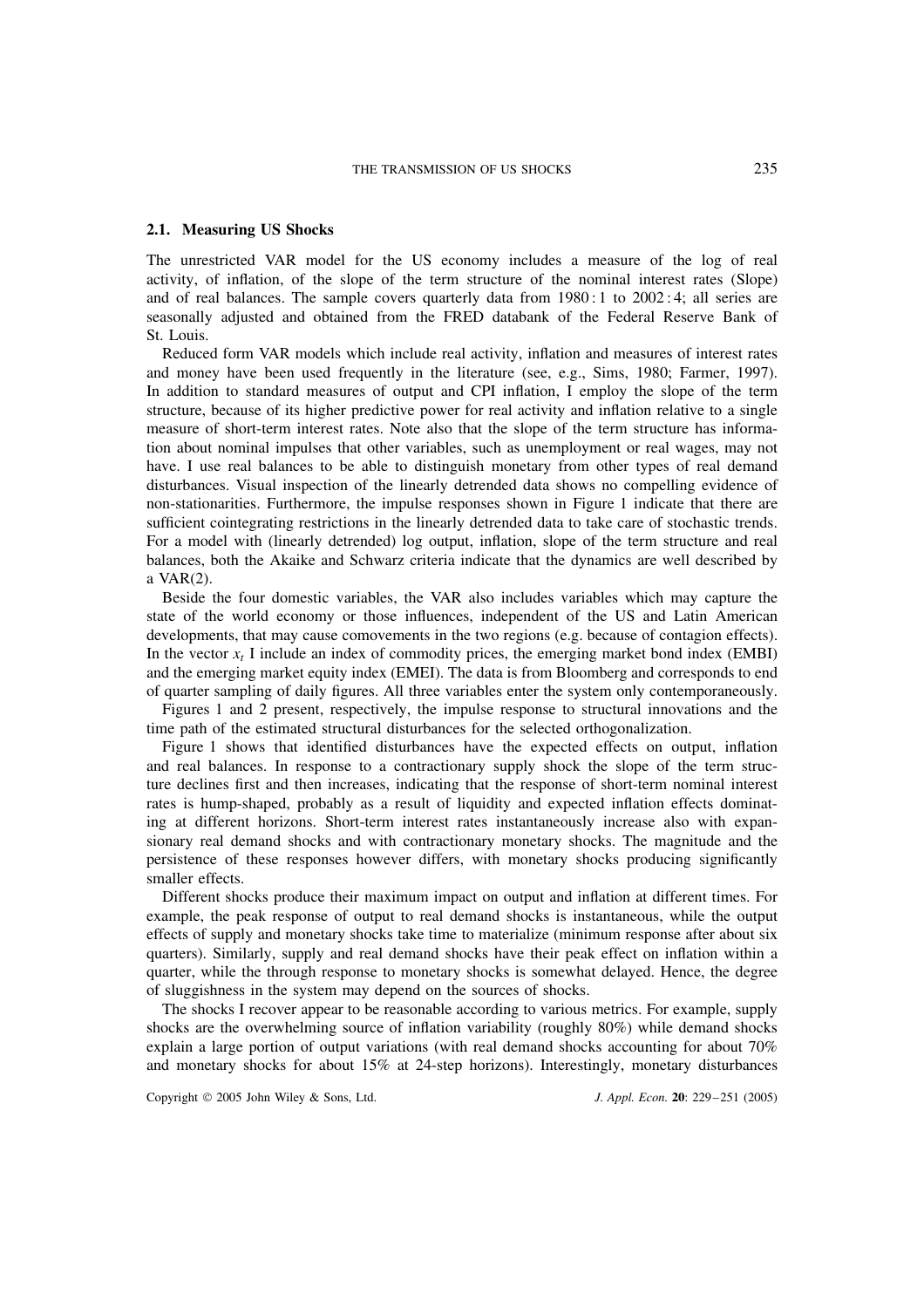

Figure 1. US impulse responses

have not been a source of price instability in the sample—they only explain 4–5% of inflation variability at the 24-step horizon and are highly correlated with those extracted from federal funds futures (0.80) and eurodollar rates (0.71) for the same period.

The time path of identified shocks appears to be reasonable (see Figure 2). For illustration, I concentrate on three episodes: 1980–1981, 1985, 2000–2001. The beginning of the 1980s was characterized by high inflation and nominal interest rate variability: consistent with the conventional wisdom the identification approach attributes those movements to monetary and supply disturbances. 1985 witnessed a large appreciation of the US dollar with a substantial worsening of its terms of trade: such a pattern is captured here by the supply shocks, which show large negative values in that year. The 2000–2001 period was characterized by a large fall in investments following the burst of the stock market bubble: the identification scheme produces persistent and significant negative real demand disturbances and no unusual supply disturbances in the period.

In sum, the identification approach recovers disturbances which are structurally interpretable and have a time path which accounts for selected historical episodes reasonably well. The next section examines whether and how these shocks are transmitted to Latin American economies.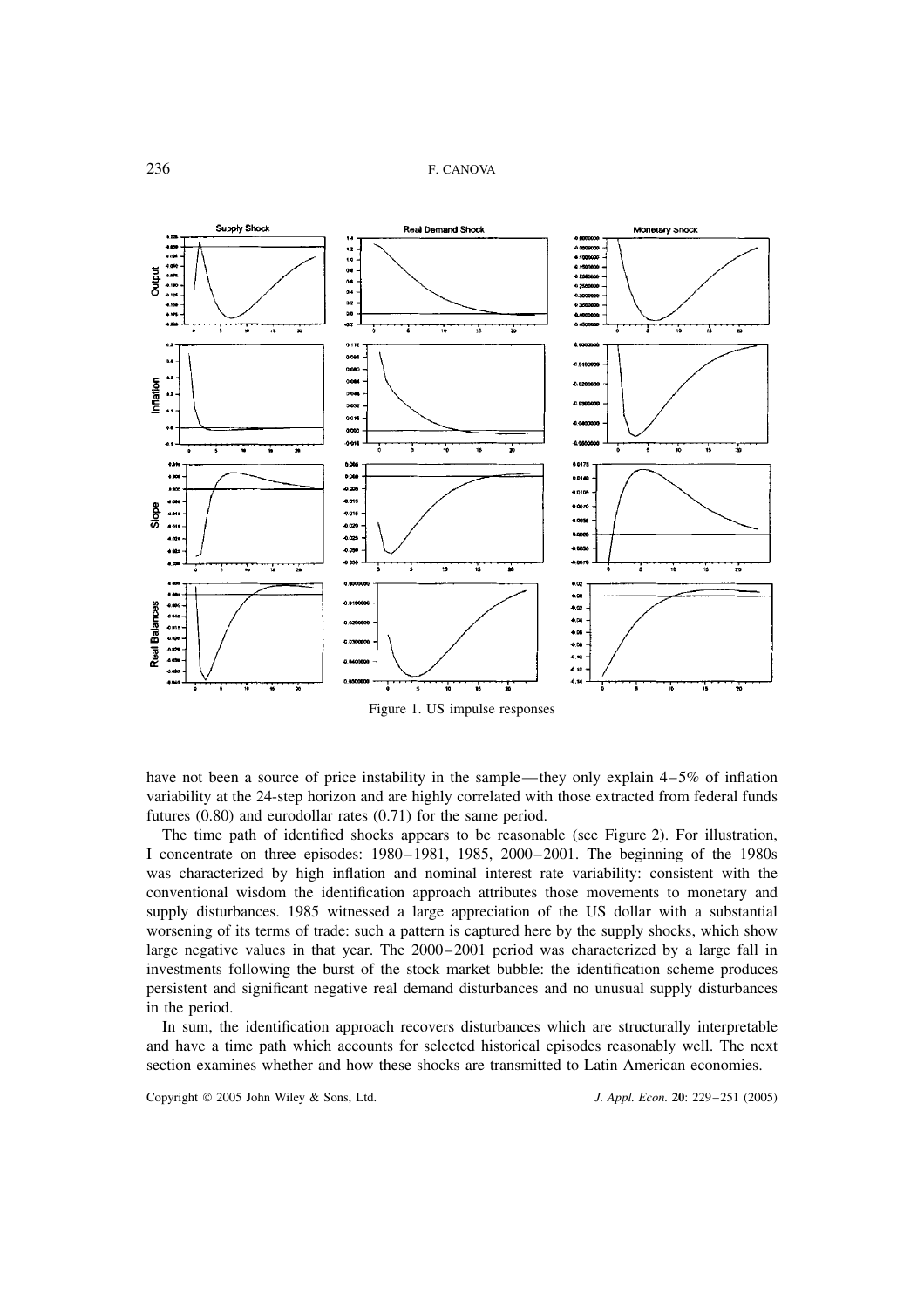

# 3. THE LATIN AMERICAN RESPONSE TO US SHOCKS

# **3.1. The Data and a Few Empirical Issues**

The sample period differs slightly across countries depending on data availability: it typically goes from the first quarter of 1990 to the second quarter of 2002 except for Argentina and Brazil whose data starts from the first quarter of 1991. The majority of the variables are obtained from the IFS databank. Reserves, real and nominal effective exchange rates are from the Bank of Spain and compiled using IFS, JP Morgan and own data. I consider five basic variables in the model measuring real activity, inflation, interest rates, trade and the international competitiveness. For real activity the log detrended GDP is used except for Uruguay and Panama where, lacking GDP data, manufacturing production in employed.<sup>2</sup> For inflation, detrended CPI inflation is employed; for trade, the detrended ratio of exports to imports and for international competitiveness, the real effective exchange rate are used (and supplemented with terms of trade measures when they exist). For interest rates I use 90-day market rates when available or lending/deposit 90–180-day rates as an alternative. Because of data shortages, only one lag is used in the VAR. In the  $x_t$ vector I include the same three variables I employed for the USA—an index of world commodity

<sup>&</sup>lt;sup>2</sup> Ecuador GDP is from the Bank of Ecuador. For Brazil GDP data are available from 1996. Previous data are reconstructed using industrial production data.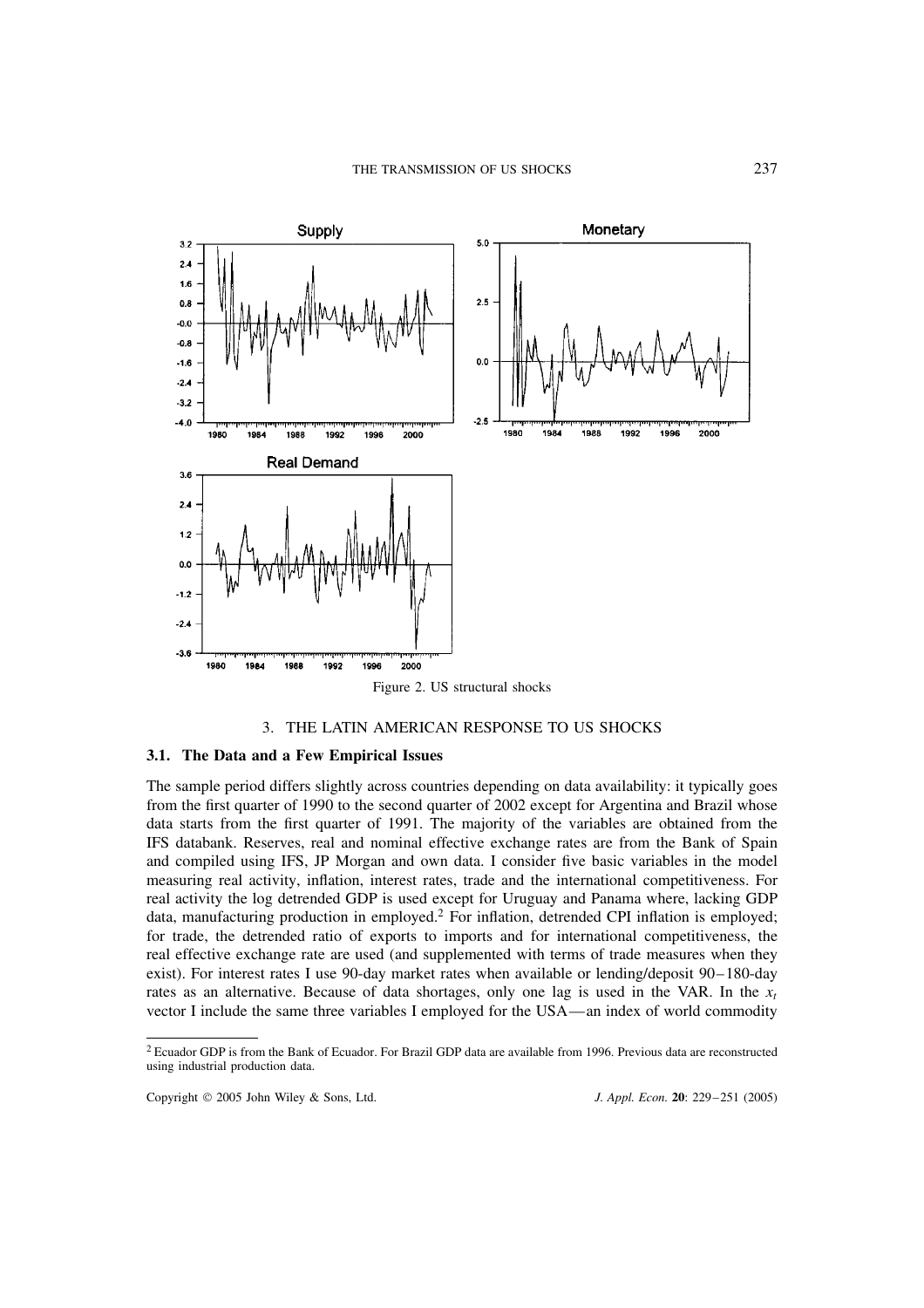prices, and the indices of bond and equity in emerging markets—and allow them to enter only contemporaneously.

I study the dynamics of propagation in Mexico (MX), Argentina (AR), Brazil (BR), Peru (PE), Uruguay (UR), Chile (CH), Ecuador (EC) and Panama (PA). These countries have different trade links with the USA (see Table I) and therefore provide an interesting benchmark for examining the importance of the trade channel in propagating US shocks. However, all the countries have reasonably large financial links with the USA, and this justifies our interest in treating them as a group. These countries experienced different exchange rate regimes (see the Appendix for a summary of the exchange rate regimes in the 1990s) and span a wide spectrum of experiences regarding domestic and international monetary arrangements. For example, Chile and Mexico are exchange rate floaters, close to inflation targeters; Panama and Ecuador are dollarized (the latter since  $2000:1$  and the other countries represent intermediate and variable cases.

In a study which tries to examine the channels of 'normal' transmission of US shocks, the presence of exchange rate regime switches, currency and other type of crises and contagion effects is problematic. While theoretically relevant, the presence of commodity prices, EMBI and EMEI appears to be sufficient to capture the majority of the fluctuations induced by these factors. In fact, the residuals obtained after a preliminary regression on the  $x_t$  vector are well-behaved and show no evidence of outliers or structural breaks.

# **3.2. The International Transmission of Shocks**

In theory, one should expect US shocks to be transmitted for at least three reasons. First, shocks may be common. I have attempted to control for this channel using the  $x_t$  variables in both the USA and in each of the Latin American countries. The presence of unidirectional causality from the USA to Latin American countries in the residuals of the VAR suggests that the  $x_t$ 's effectively soak up this type of propagation. Second, US shocks may be transmitted through integrated goods markets. Third, they may be transmitted through integrated financial markets.

Intuitively, transmission via trade works as follows (see, e.g., Backus *et al*., 1994; Mendoza, 1991; Kim, 2001 for this pattern of comovements). Suppose that there is a shock which positively affects the US price level. Then Latin American terms of trade should worsen as the price of imports increases relative to the price of export. This should increase exports and output, decrease imports and positively affect their trade balance. The domestic price level may either increase

|           |         | 1990    |         | 1999    |
|-----------|---------|---------|---------|---------|
|           | Export  | Import  | Export  | Import  |
| Argentina | 0.09750 | 0.22992 | 0.11206 | 0.19571 |
| Ecuador   | 0.48106 | 0.72092 | 0.41137 | 0.59132 |
| Mexico    | 0.83099 | 0.71201 | 0.88069 | 0.74098 |
| Panama    | 0.34177 | 0.36792 | 0.43849 | 0.35666 |
| Peru      | 0.20882 | 0.29785 | 0.28873 | 0.31238 |
| Uruguay   | 0.09119 | 0.09673 | 0.06900 | 0.11260 |
| Brazil    | 0.25607 | 0.20412 | 0.24567 | 0.23748 |
| Chile     | 0.17456 | 0.19036 | 0.17846 | 0.18473 |

|  | Table I. Trade shares with the USA |  |  |
|--|------------------------------------|--|--|
|  |                                    |  |  |

*Note*: The data for Brazil and Chile refer to 2000.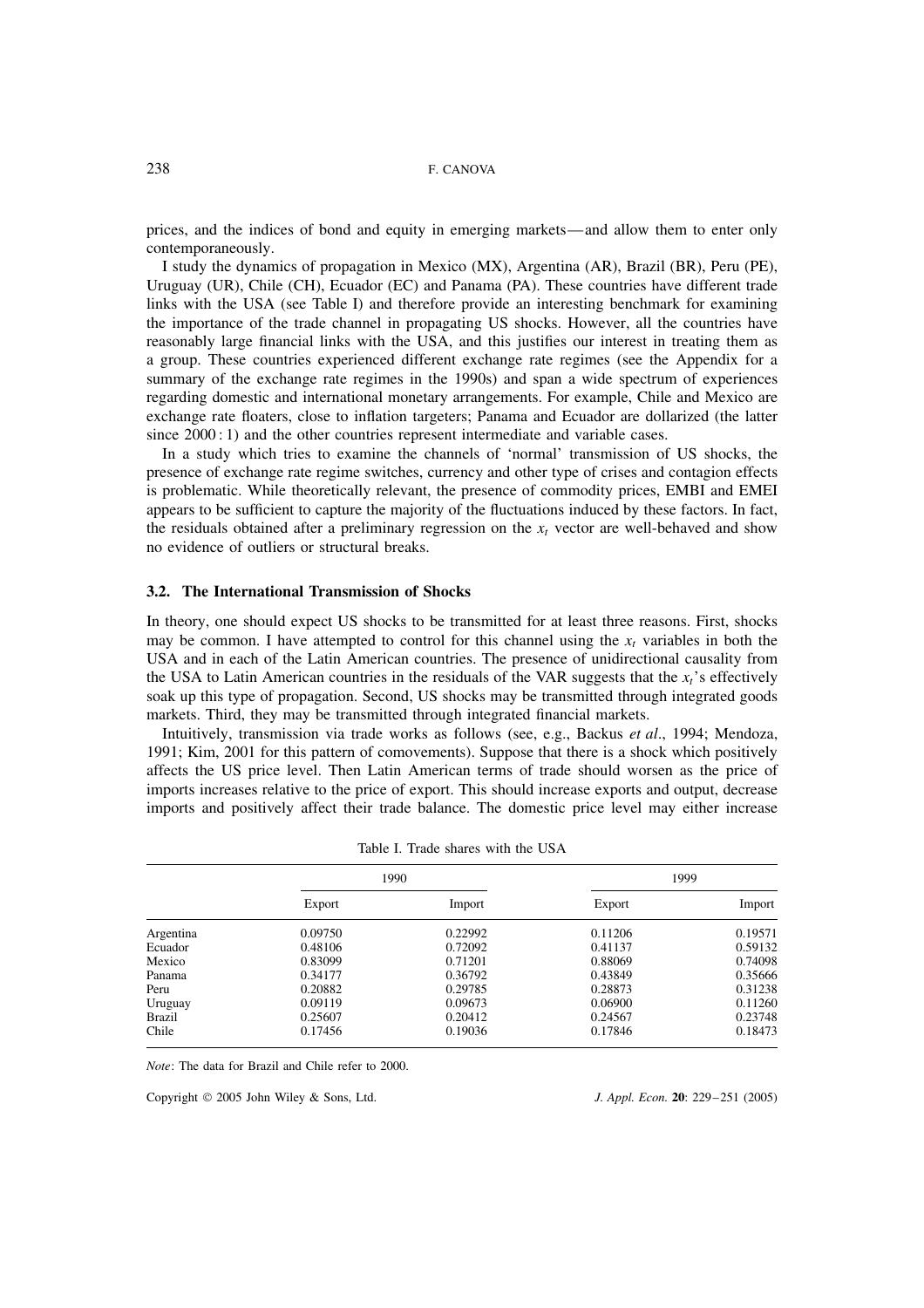or stay constant, depending on whether the increase in US prices passes through the exchange rate or not, and on whether the boost in aggregate demand affects prices or production more. Movements in interest rates and money depend on the details of domestic monetary policy: if it is accommodative, money will follow domestic output; if inflation is targeted, interest rates should increase. To the extent that US price changes are not translated into price changes in Latin America, either nominal or real exchange rates will adjust to maintain equilibrium. The importance of this channel for real fluctuations obviously depends on the trade links with the USA. From Table I, one *a priori* expects this type of propagation to be important for Mexico, Ecuador and Panama but less crucial for the other countries.

Transmission via financial markets works as follows. Suppose that there is a shock which decreases US interest rates (for example, an expansionary monetary shock). Then Latin American currencies should appreciate (see, e.g., Kim and Roubini, 2000) and when this is not possible, because of fixed rates or currency board agreements, the price level of Latin American securities should increase making local interest rates decline. If the exchange rate adjusts fully and instantaneously, no changes in macroeconomic variables should be observed. When this is not the case, Latin American output and prices may increase. Money supply may increase, if local central banks react positively to output expansion, or contract, if either a currency board agreement is in place (with money supply linked to the returns on US T-bills) or if price concerns drive monetary policy. *A priori*, the importance of this channel depends on at least two factors: the degree of financial integration with the USA and the exchange rate regime in place, with more integrated countries or countries with a fixed exchange rate regime responding more strongly through this channel.

Since the three structural US shocks affect both US inflation and US interest rates contemporaneously, one should *a priori* expect both channels of transmission to play a role. However, their relative importance may have changed over time, given the process of financial liberalization that took place in the 1990s in many Latin American economies. Finally, since the pattern of responses of US interest rates and US inflation differ depending on the shocks, one should expect certain shocks to have larger international repercussions than others.

## **3.3. The Dynamics of Transmission**

I first analyse the dynamics of transmission of US disturbances for a typical Latin American country. Figure 3 presents posterior 68% bands in response to US shocks at steps from 0 to 12. The graphs are constructed numerically, drawing VAR parameters and covariance matrices from their posterior distribution, ordering the results and extracting the 16th and 84th percentiles of the simulated impulse response distribution. Responses are scaled by the size of the US shock.

There are four important features worth discussing. First, US supply and demand disturbances have little effect on Latin American economies: contractionary US supply shocks significantly reduce output after seven quarters and interest rates after two quarters, but both effects are shortlived. Expansionary real demand disturbances significantly increase prices and interest rates three quarters after the shock but, also in this case, the effect lasts one quarter only. Second, the response of Latin American economies to US monetary shocks is typically large and significant. In this latter case, dynamics are stable and well-behaved.

Third, although the mechanics of propagation depend on the shocks, financial market transmission seems to be dominant. In fact, US monetary shocks induce large perturbations in Latin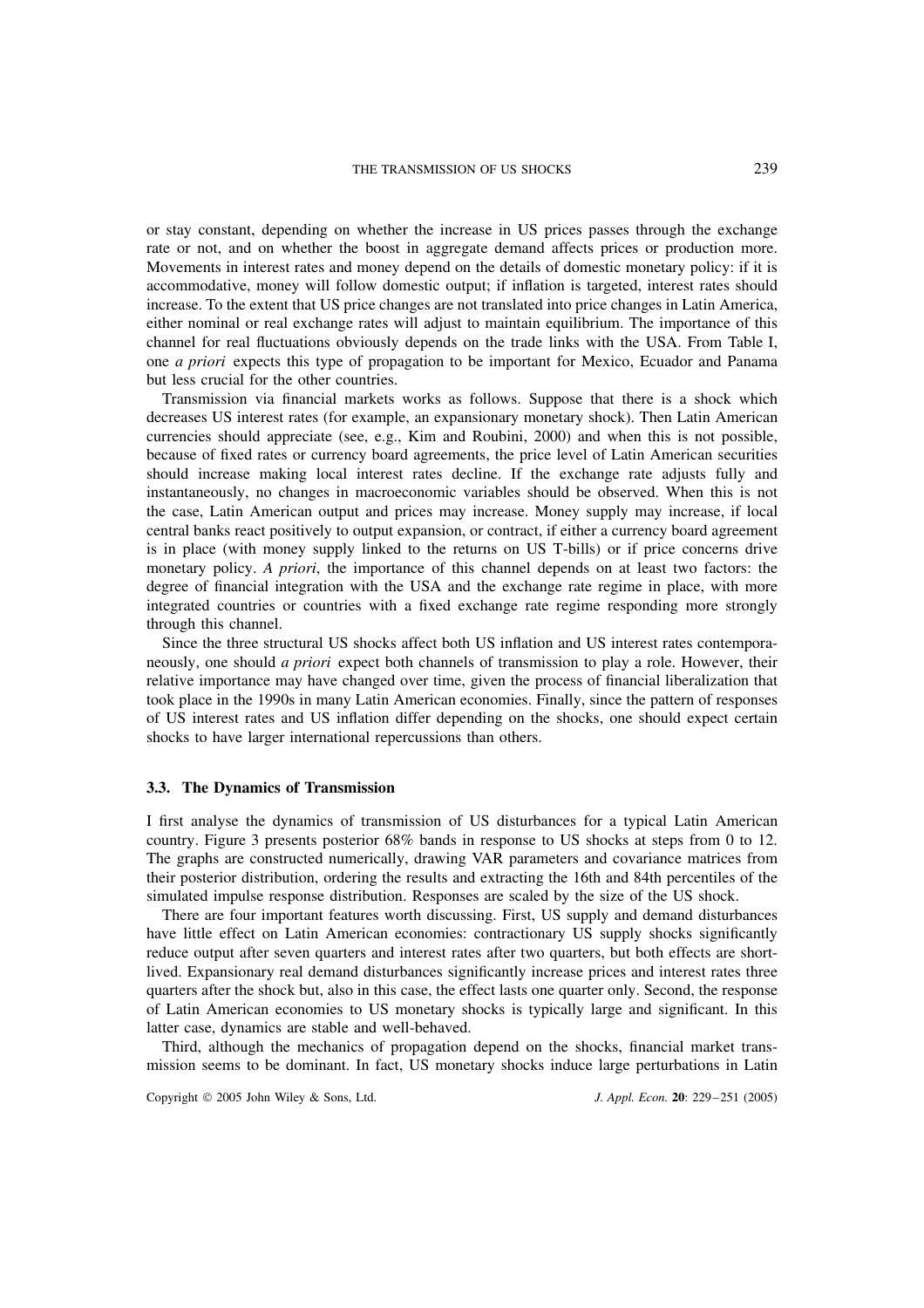

Figure 3. Response to US shocks, typical country

America interest rates and some trade effect (and this is consistent with Kim's, 2001 evidence for G-7 countries) while the other two shocks produce small interest rate repercussions and negligible trade consequences. Fourth, the mechanics of transmission differ somewhat from those observed in developed countries (see, e.g., Eichenbaum and Evans, 1995; Cushman and Zha, 1997; Kim and Roubini, 2000): a US contractionary monetary disturbance significantly and simultaneously increases Latin American interest rates. One can think of three reasons for this large and instantaneous effect: financial markets may force this increase following an increase in the default risk of these countries; local central banks adjust rates to limit exchange rate movements; contractionary monetary policy in the USA increases world interest rates. The first two channels are probably dominant since a large interest rate differential in favour of Latin America is produced. As a result, capital flows to these countries, central bank reserves are improved and local aggregate demand increases. Since the nominal exchange rate is unaffected and consumer prices increase, one may guess that the inflow of capital is primarily spent on non-tradable goods and services. With a two-quarter delay, the inflow of capital then boosts domestic production. Hence, because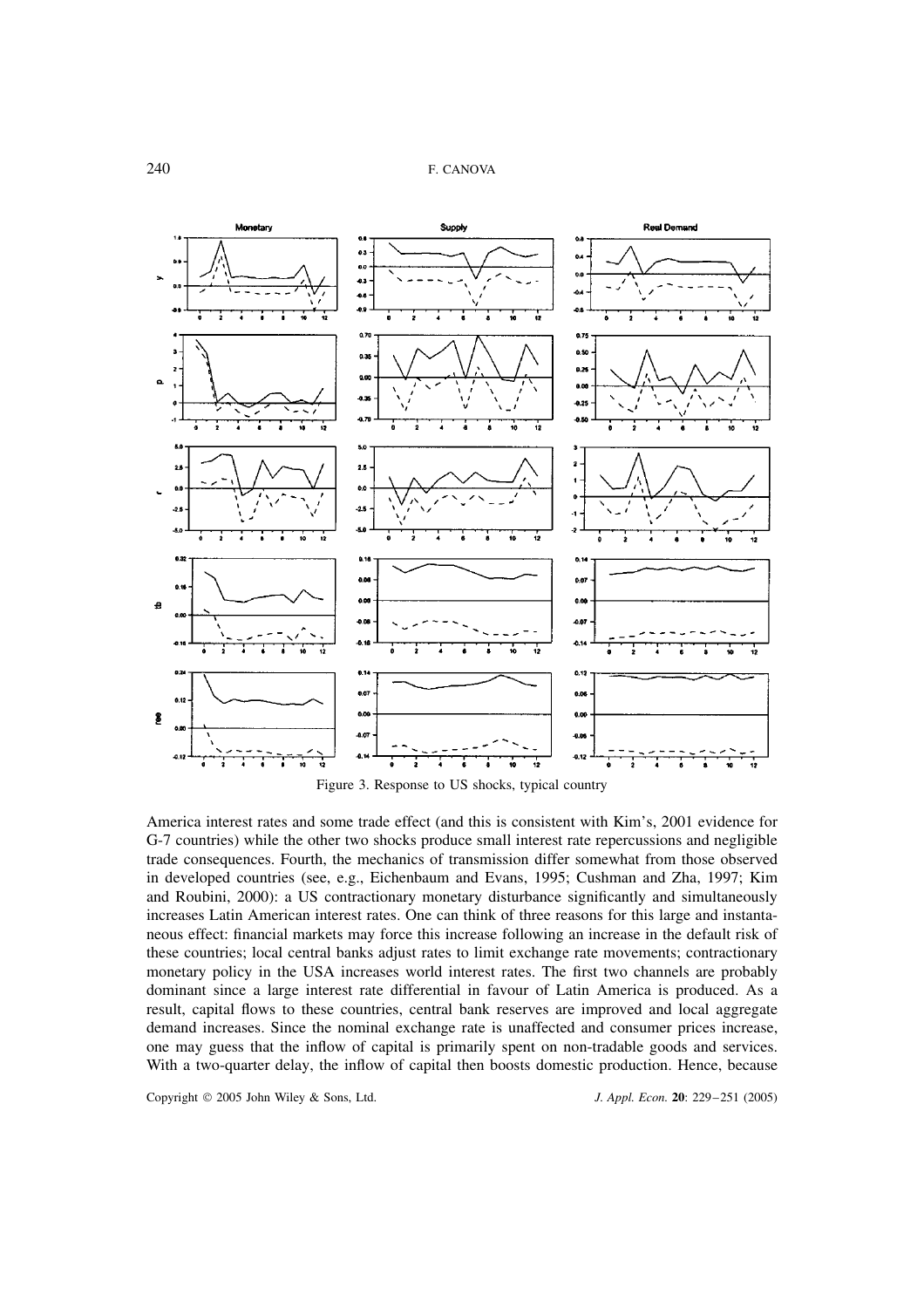of capital inflows, contractionary US monetary disturbances are turned into good output news in Latin America. Note also that while the nominal effective exchange rate is statistically unaffected, the real effective exchange rate (REER) depreciates and this induces a temporary improvement in the trade balance and enhances the output effects of capital inflows. Finally, after the initial period, interest rates in the USA and Latin America track each other reasonably well. Hence, as in Mackowiak (2003), uncovered interest parity seems to hold in the typical country.

As mentioned, one should expect countries with floating exchange rate regimes to be less exposed to the transmission of US shocks than countries with currency boards or similar arrangements. In the sample I consider, it is difficult to distinguish exactly between the two regimes because of the numerous changes occurring and because floaters may suffer 'fear of floating' (see Calvo and Reinhart, 2000). Bearing in mind these difficulties, and after some experimentation, I included Chile, Mexico, Brazil and Peru among the floaters group and the other four countries among the non-floaters group. The average responses for the five variables for the two groups of countries in response to US monetary disturbances appear in Figure 4. I concentrate on monetary disturbances because the responses to other disturbances are almost never significantly different from zero and practically identical across the two groups.



Figure 4. Responses to US monetary shocks

Copyright 2005 John Wiley & Sons, Ltd. *J. Appl. Econ.* **20**: 229–251 (2005)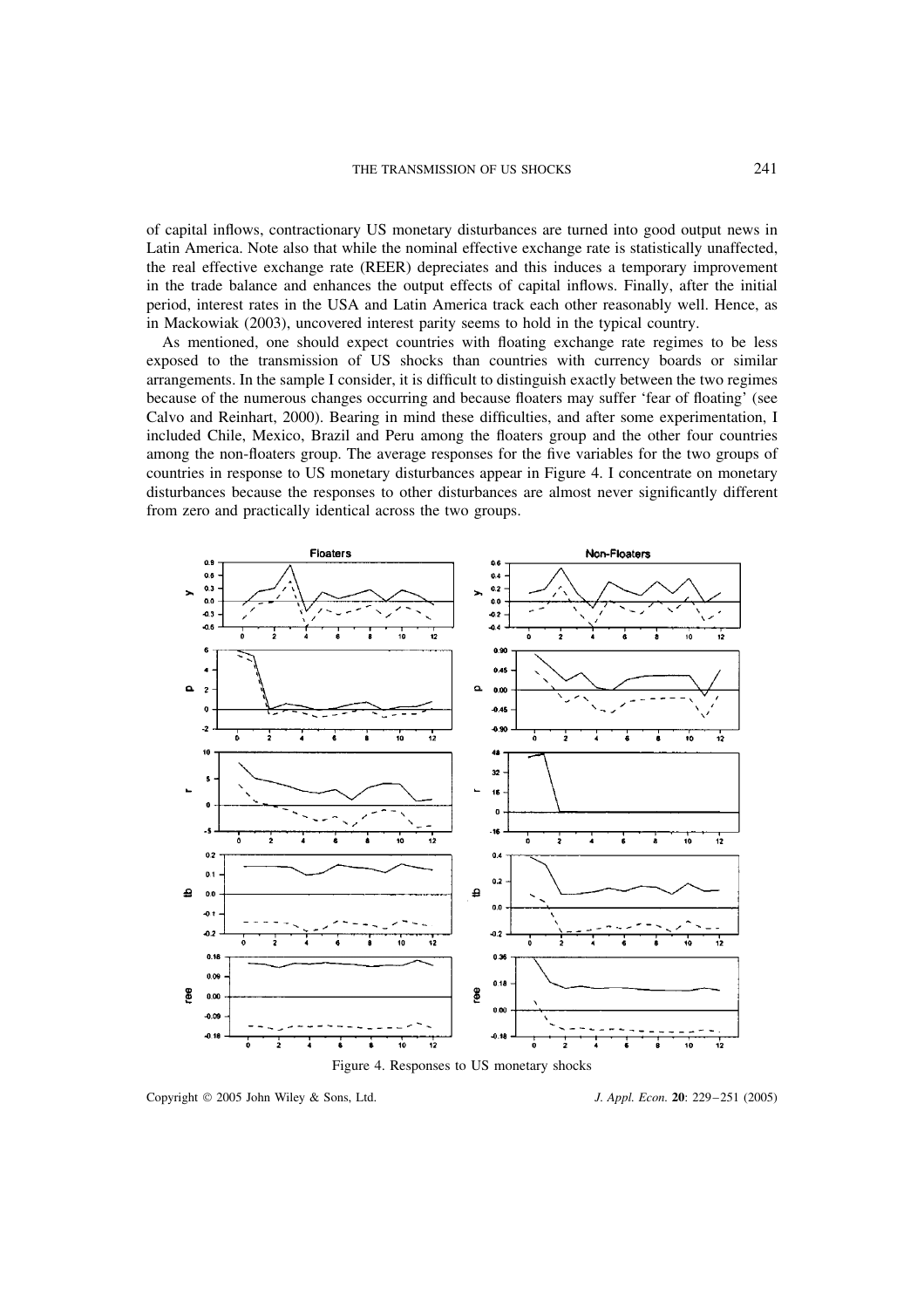There are important differences between floaters and non-floaters, both in terms of timing and magnitude of the responses, but the pattern of propagation appears to be similar. Non-floaters display large and strongly significant interest rate responses, significant positive trade balance and real effective exchange rate movements, and a reduced domestic inflation effect. Floaters, on the other hand, display a somewhat smaller and less significant interest rate response, no change in the trade balance and in the real exchange rate, and large, positive and significant inflation responses.

These patterns partially fit theoretical expectations: with a currency board, nominal interest rates must react more strongly to shocks which move US interest rates while prices movements are limited by the corresponding price movements in the USA. However, several features of the responses are inconsistent with the conventional wisdom. For example, contrary to the predictions of Calvo (1999), the volatility of interest rates in response to US shocks appears to be larger for non-floaters while price movements are not more sluggish in floating economies. Moreover, output responses are broadly similar in the two groups although smaller in size for non-floaters. This seems to contradict Edwards (2001), who claims that there should be larger output costs for non-floaters, Rojas Suarez (1999), who argues that the loss of the exchange rate instrument limits the ability of monetary authorities to respond to (terms of trade) shocks, and the analysis that Goldfajn and Olivares (2000) have conducted for three small Central American countries. Note also that nominal effective exchange rate movements are insignificant for both groups. Since this fact is puzzling, we will return to this issue in a later subsection. Finally, the fact that the pattern of real effective exchange rate movements is unimportant in determining the size of output costs casts doubts on those analyses which examine terms of trade shocks to draw conclusions about alternative monetary arrangements (see, e.g., Schmitt-Grohe and Uribe, 2001).<sup>3</sup>

#### **3.4. The Importance of US Shocks**

Some of the US shocks seem to have important repercussions in Latin America, but how significant are they, for example, relative to other international shocks or to domestic disturbances? Table II presents the percentage of the forecast error variance of output (Y), inflation (P), nominal interest rates (R), real balances (M/P), the trade balance (TB), real and nominal effective exchange rates (REER and NEER) and reserves (RS) 12 steps ahead explained by US shocks for each country, together with the percentage of the variance explained by external factors (the  $x_t$ 's).

There are two important features that emerge from the table. First, there are interesting fluctuations associated with the normal transmission of US shocks. In fact, US shocks account for 19–56% of the variability of the eight macrovariables across countries and between 23% and 53% of the variability of the eight variables within each country. Argentina and Mexico are the countries more exposed to US shocks, and the trade balance and the inflation rate are the variables which fluctuate most. As expected, in countries with partial or complete currency board, movements in domestic variables explained by US shocks are typically larger. Second, international factors, not necessarily linked to developments in the US economy, account for an overwhelming portion of the variability of these eight variables. For example, on average, they account for 58% of the variability of output and for 71% and 75% of the variability of reserves and nominal exchange rates. Panama is the only country where these shocks have limited explanatory power. At the

 $3$  I have also computed responses separating countries by their trade ties with the USA and their size. I do not report the results since responses are insignificant for both groups in both experiments.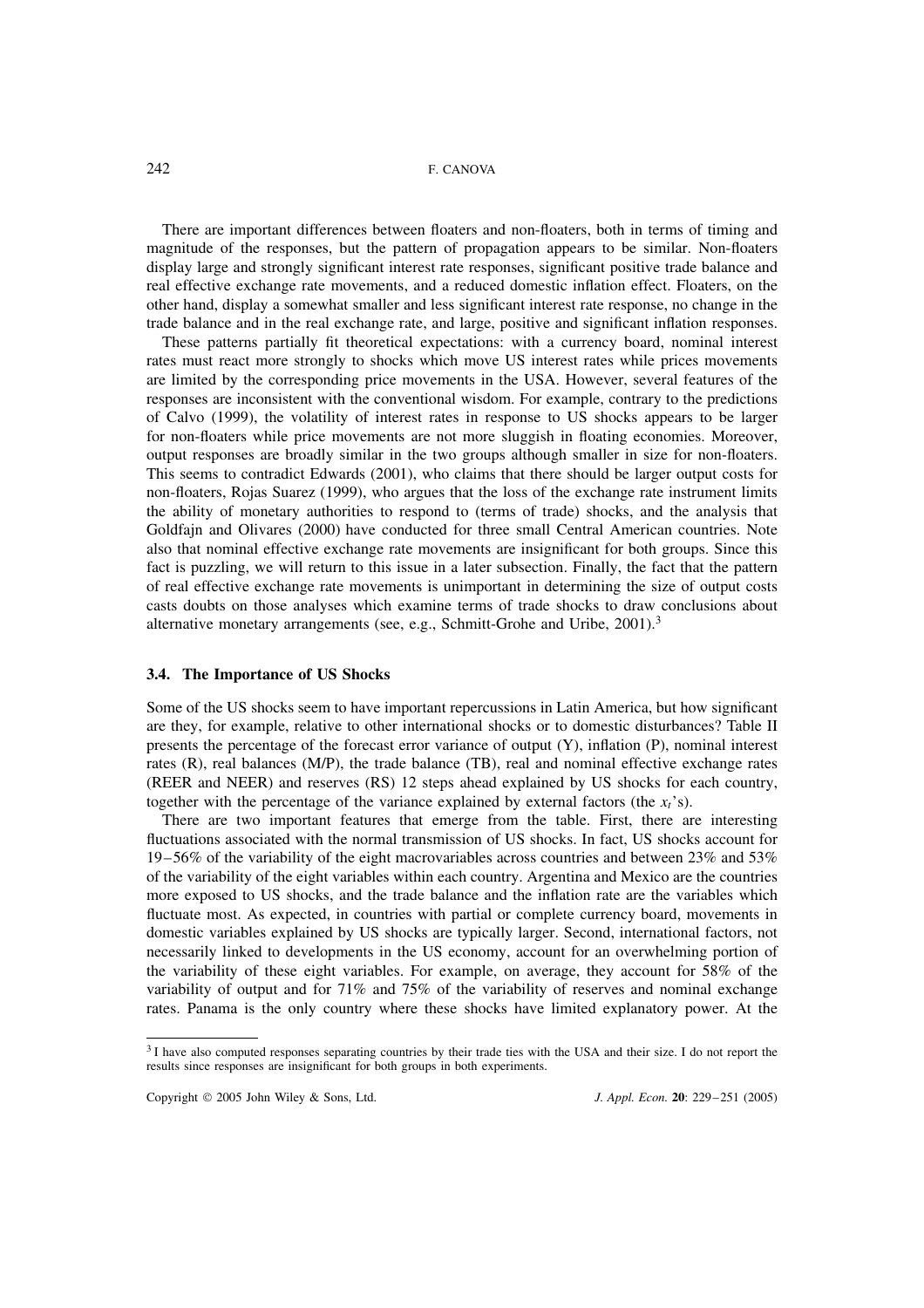|              | <b>Shock</b> | MX      | EC      | AR      | PE      | <b>UR</b> | <b>BR</b> | <b>CH</b> | PA      | Average |
|--------------|--------------|---------|---------|---------|---------|-----------|-----------|-----------|---------|---------|
| Y            | External     | $0.92*$ | $0.92*$ | 0.26    | $0.80*$ | 0.09      | $0.67*$   | $0.88*$   | 0.16    | $0.58*$ |
|              | <b>US</b>    | 0.06    | 0.05    | $0.63*$ | 0.14    | $0.69*$   | $0.33*$   | 0.08      | $0.78*$ | 0.25    |
| P            | External     | $0.27*$ | 0.23    | 0.14    | $0.66*$ | $0.79*$   | $0.35*$   | $0.59*$   | 0.02    | $0.38*$ |
|              | <b>US</b>    | $0.57*$ | $0.58*$ | $0.83*$ | $0.30*$ | 0.15      | $0.57*$   | 0.26      | $0.68*$ | $0.48*$ |
| $\mathbb{R}$ | External     | 0.24    | $0.57*$ | 0.20    | $0.80*$ | 0.25      | $0.84*$   | 0.21      | $0.92*$ | 0.29    |
|              | <b>US</b>    | $0.68*$ | 0.25    | $0.64*$ | $0.57*$ | 0.12      | $0.63*$   | 0.05      | $0.56*$ | $0.43*$ |
| M/P          | External     | $0.48*$ | $0.93*$ | $0.69*$ | $0.90*$ | $0.55*$   | $0.78*$   | $0.28*$   | $0.86*$ | $0.68*$ |
|              | <b>US</b>    | $0.42*$ | 0.06    | $0.25*$ | 0.08    | $0.35*$   | 0.20      | $0.48*$   | 0.11    | 0.24    |
| TB           | External     | $0.50*$ | 0.12    | $0.36*$ | 0.24    | $0.65*$   | $0.54*$   | 0.07      | $0.33*$ | $0.35*$ |
|              | <b>US</b>    | $0.43*$ | $0.79*$ | $0.59*$ | $0.69*$ | $0.35*$   | $0.46*$   | $0.93*$   | $0.67*$ | $0.56*$ |
| <b>REER</b>  | External     | $0.45*$ | $0.31*$ | 0.03    | $0.32*$ | $0.86*$   | $0.48*$   | $0.59*$   | N.A     | $0.50*$ |
|              | <b>US</b>    | $0.47*$ | $0.62*$ | $0.92*$ | $0.49*$ | 0.11      | $0.45*$   | $0.38*$   | N.A     | $0.43*$ |
| <b>NEER</b>  | External     | $0.77*$ | $0.90*$ | $0.74*$ | $0.57*$ | $0.68*$   | $0.65*$   | $0.71*$   | N.A     | $0.75*$ |
|              | <b>US</b>    | 0.20    | 0.08    | 0.23    | 0.23    | 0.19      | $0.30*$   | 0.26      | N.A     | 0.19    |
| RS           | External     | $0.78*$ | $0.47*$ | $0.71*$ | $0.72*$ | $0.86*$   | $0.62*$   | $0.79*$   | $0.76*$ | $0.71*$ |
|              | <b>US</b>    | 0.15    | $0.48*$ | 0.24    | $0.26*$ | 0.11      | $0.32*$   | 0.17      | 0.17    | 0.22    |
| Average      | External     | $0.51*$ | $0.51*$ | $0.40*$ | $0.56*$ | $0.70*$   | $0.58*$   | $0.64*$   | 0.27    |         |
|              | US           | $0.40*$ | $0.39*$ | $0.53*$ | $0.34*$ | 0.23      | $0.36*$   | 0.29      | $0.33*$ |         |

Table II. Relative contribution of foreign shocks

*Notes*: The table reports the percentage of the variance of output (Y), prices (P), interest rate (R), real balances (M/P), the trade balance (TB), the real and nominal effective exchange rate (REER and NEER) and reserves (RS) in Mexico (MX), Ecuador (EC), Argentina (AR), Peru (PE), Uruguay (UR), Brazil (BR), Chile (CH), Panama (PA) explained by external and US shocks. An asterisk indicates that the 68% posterior band is entirely above the 10% threshold.

opposite extreme in Chile, Uruguay, Brazil and Peru over 55% of domestic fluctuations are due to these disturbances.

Overall, and excluding Panama, the two sources of external shocks account for 90% of the fluctuations in domestic variables. Hence, contrary to Hoffmaister and Roldos (1997) and in agreement with Calvo *et al*. (1993), Ahmed and Loungani (1999) and Mackowiak (2003), we find that domestic shocks play only a minor role in producing fluctuations in Latin American economies and the imported component of domestic fluctuations in all countries is substantial. This is consistent with analyses conducted in OECD countries. For example, Cushman and Zha (1997) find that for Canada approximately 75% of the variance of domestic variables is due to external shocks and Kim and Roubini (2001) show that external shocks are an important source of output fluctuations in non-US G-7 countries.

# **3.5. Continental Business Cycles?**

Students of international business cycles and proponents of currency unions are interested in the pattern of real and nominal comovements across countries. While the former would like to know whether a limited number of disturbances can account for the majority of world cyclical movements, the latter see in idiosyncratic shocks a threat to certain international monetary arrangements. The exercises I have conducted allow me to present a few facts about conditional comovements of continental macrovariables in response to US disturbances. These facts should be distinguished from those typically reported in the literature (see, e.g., Agenor *et al*., 1999), which are based on unconditional correlations.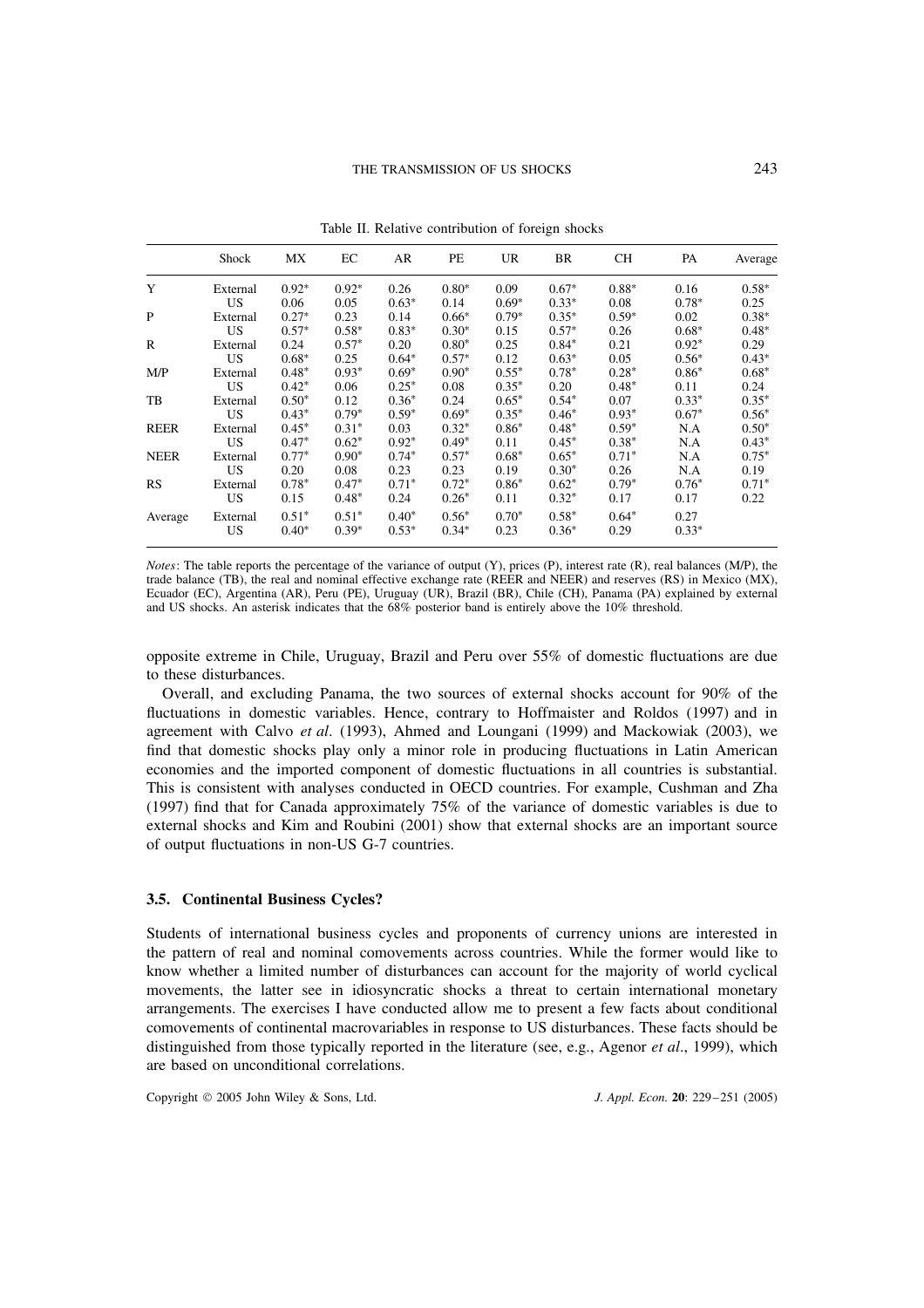Tables III–V report a few terms of the cross-correlation function of output, inflation and real balances between each Latin American country and the USA in response to US shocks.

Overall, both the direction and the magnitude of the comovements depend on the type of shocks. Recall that a contractionary US supply shock induces negative responses in US output and US real balances and positive responses in US inflation and short-term rates. Such shocks produce positive comovements in US and Latin American outputs, and the point estimate of

|         | Supply    |          |          | Monetary  |           |           | Demand    |              |           |  |
|---------|-----------|----------|----------|-----------|-----------|-----------|-----------|--------------|-----------|--|
|         | $-1$      | $\theta$ |          | $-1$      | $\Omega$  |           | $-1$      | $\mathbf{0}$ |           |  |
| $US-MX$ | $-0.518*$ | 0.036    | $0.153*$ | $-0.069$  | $-0.135*$ | $-0.035$  | $-0.055$  | $-0.116$     | $-0.254*$ |  |
| $US-EC$ | $-0.162*$ | $0.383*$ | 0.013    | $0.152*$  | $0.192*$  | $0.212*$  | $-0.059$  | $-0.020$     | 0.023     |  |
| $US-AR$ | $0.377*$  | $0.564*$ | $-0.057$ | $-0.021$  | $-0.297*$ | $-0.310*$ | 0.004     | 0.033        | 0.042     |  |
| $US-PE$ | $0.338*$  | $0.199*$ | 0.052    | $-0.334*$ | $-0.576*$ | $-0.038$  | $-0.123$  | $-0.048$     | $-0.028$  |  |
| $US-UR$ | $0.222*$  | $0.306*$ | $0.403*$ | $0.197*$  | 0.001     | $-0.106$  | $-0.338*$ | $0.352*$     | 0.070     |  |
| $US-BR$ | $0.521*$  | $0.285*$ | $0.183*$ | $-0.329*$ | $-0.417*$ | $-0.035$  | $0.218*$  | $0.268*$     | $0.156*$  |  |
| US-CH   | $0.451*$  | $0.243*$ | 0.143    | $-0.247*$ | $-0.317*$ | $0.194*$  | $0.171*$  | $0.205*$     | $0.208*$  |  |

Table III. Cross-correlations of output in response to shocks

Table IV. Cross-correlations of inflation in response to shocks

|         |          | Supply       |           |          | Monetary |          |           | Demand       |           |  |
|---------|----------|--------------|-----------|----------|----------|----------|-----------|--------------|-----------|--|
|         | $-1$     | $\mathbf{0}$ |           | $-1$     | $\Omega$ |          | $-1$      | $\mathbf{0}$ |           |  |
| $US-MX$ | 0.003    | $-0.063$     | $-0.363*$ | $0.491*$ | $0.655*$ | $0.277*$ | $-0.034$  | $-0.062$     | $-0.152*$ |  |
| $US-EC$ | $-0.024$ | $-0.110$     | $-0.352*$ | $0.520*$ | $0.656*$ | $0.270*$ | $-0.140$  | $-0.130$     | $-0.321*$ |  |
| $US-AR$ | 0.020    | 0.102        | $-0.165*$ | $0.504*$ | $0.615*$ | $0.216*$ | 0.033     | 0.022        | $-0.043$  |  |
| $US-PE$ | $-0.020$ | $-0.029$     | $-0.307*$ | $0.523*$ | $0.634*$ | $0.221*$ | $-0.036$  | $-0.049$     | $-0.249*$ |  |
| $US-UR$ | $-0.032$ | $-0.063$     | $-0.454*$ | $0.376*$ | $0.702*$ | $0.421*$ | $-0.077$  | $-0.066$     | $-0.177*$ |  |
| $US-BR$ | $-0.008$ | $-0.028$     | $-0.390*$ | $0.516*$ | $0.644*$ | $0.255*$ | $-0.122$  | $-0.165$     | $-0.332*$ |  |
| $US-CH$ | $-0.001$ | 0.022        | $-0.443*$ | $0.502*$ | $0.652*$ | $0.277*$ | $-0.295*$ | $-0.398*$    | $-0.419*$ |  |
| $US-PA$ | 0.027    | $-0.017$     | 0.104     | $0.353*$ | $0.432*$ | 0.093    | $-0.181*$ | $-0.341*$    | $-0.145$  |  |

Table V. Cross-correlations of real balances in response to shocks

|         |           | Supply       |           |           | Monetary  |           |           | Demand       |           |  |
|---------|-----------|--------------|-----------|-----------|-----------|-----------|-----------|--------------|-----------|--|
|         | $-1$      | $\mathbf{0}$ |           | -1        | $\Omega$  |           | $-1$      | $\mathbf{0}$ |           |  |
| $US-MX$ | $0.476*$  | 0.478        | 0.608     | $-0.239$  | $-0.112$  | $-0.077$  | 0.367     | $0.463*$     | 0.184     |  |
| $US-EC$ | $0.734*$  | $0.246*$     | $-0.068$  | 0.028     | 0.015     | 0.040     | 0.145     | $0.674*$     | $0.508*$  |  |
| $US-AR$ | $0.338*$  | $0.486*$     | $0.511*$  | $-0.118$  | $-0.100$  | $-0.264*$ | $-0.329*$ | $-0.312$     | $-0.397*$ |  |
| $US-PE$ | $-0.135$  | $0.301*$     | $0.538*$  | 0.143     | 0.050     | $-0.108$  | $-0.512*$ | $-0.736$     | $-0.507*$ |  |
| $US-UR$ | $-0.392*$ | $-0.424*$    | $-0.355*$ | $-0.660*$ | $-0.666*$ | $-0.269*$ | $-0.101$  | $-0.108$     | $0.254*$  |  |
| $US-BR$ | $-0.446*$ | $-0.229*$    | 0.080     | 0.146     | 0.007     | $-0.003$  | $-0.290*$ | 0.169        | $-0.026$  |  |
| $US-CH$ | $-0.102$  | $0.271*$     | $0.621*$  | $-0.104$  | $-0.158$  | $-0.168$  | $-0.242*$ | $-0.291$     | $-0.611*$ |  |
| $US-PA$ | $-0.442*$ | $-0.345*$    | 0.032     | 0.060     | $-0.126$  | $-0.120$  | $-0.137$  | 0.087        | $0.363*$  |  |

*Notes*: Tables III–V report corr  $(x_t, y_{t-1})$ ,  $i = -1, 0, 1$  where  $x_t$  is the US variable and  $y_t$  the corresponding variable for Mexico (MX), Ecuador (EC), Argentina (AR), Peru (PE), Uruguay (UR), Brazil (BR), Chile (CH) and Panama (PA). An asterisk indicates that the 68% band does not include zero.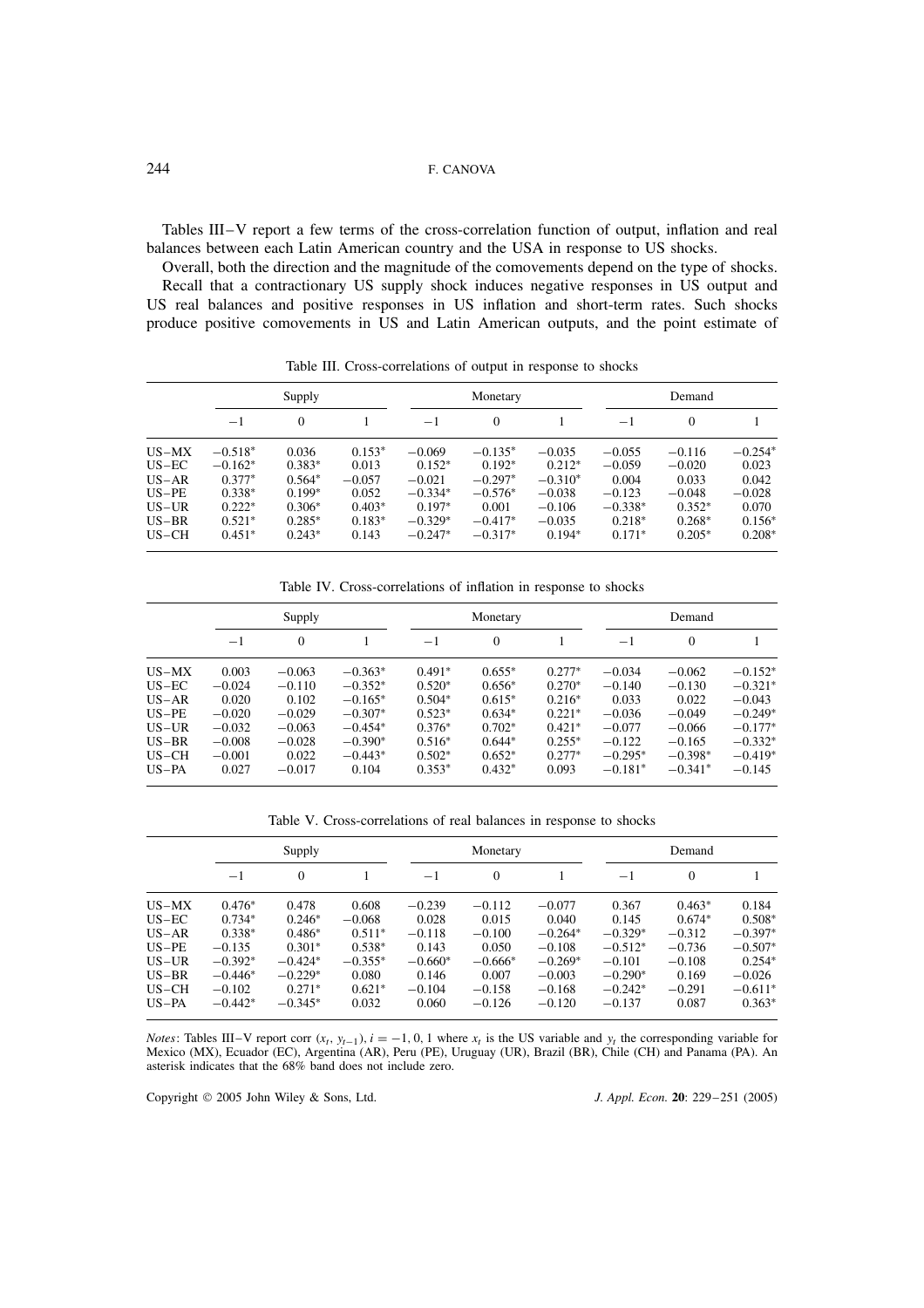the contemporaneous correlations ranges from 0.03 (Mexico) to 0.56 (Argentina). The size of the responses seems to be independent of the trade ties with the USA and the size of the countries. The correlation of inflation rates is mixed, ranging from  $-0.11$  to 0.10 contemporaneously, but all correlations turn negative, albeit insignificant, at the first lag. The effect on real balances is very mixed: there are countries where the correlation with the US real balances is positive and large (e.g. Argentina or Mexico) and others where it is negative and large (Uruguay, Panama and Brazil).

The responses of Latin American output and inflation to a US demand shock are, in general, small and insignificant. Recall that an expansionary shock of this type makes output, inflation and short rates increase and real balances decline in the USA. Contemporaneous Latin American output responses are sizable only in Brazil, Chile and Uruguay. Inflation correlations are negative at all three horizons, stronger at the one lag and significant for Chile, Brazil and Ecuador. Once again, trade and size do not seem to matter. The behaviour of real balances is also mixed: some correlations are highly positive (Ecuador and Mexico) and others highly negative (Peru). For the remaining countries no clear pattern emerges.

A contractionary US monetary shock makes US short-term interest rates increase, producing declines in US output, inflation and real balances. Output comovements have mixed sign: they are significant and negative in Peru, Brazil, Argentina and Chile and insignificant for all other countries. Latin American inflation comoves positively with US inflation. In this case the maximum correlation is contemporaneous and reaches on average 0.6. Finally, comovements in real balances depend on the country: negative correlations exceed in number positive ones and are typically larger.

To summarize, there is some evidence of a continental business cycle driven by US shocks (see also Loayza *et al*., 1999). Monetary and supply disturbances generate sizable output comovements, while the real comovements generated by real demand shocks are small. Inflation comovements are present and they tend to be stronger when demand shocks drive the US economy. Finally, conditional correlations are, roughly speaking, independent of the country size, the trade ties and the monetary regime in place.

## **3.6. Fear of Floating and Dollarization**

While Ecuador and El Salvador have followed Panama and dollarized in the last few years, the policy debate on the costs and benefits of dollarization is still open. The exercises I have conducted allow me to discuss two relevant issues in the debate: whether the exchange rate regime and/or the degree of dollarization of the economy makes a difference in the transmission of US shocks and whether the output effects of US shocks in dollarized vs. non-dollarized countries are different.

Figure 4 indicated that differences between floating and non-floating economies have more to do with the magnitude of the responses than with the pattern of propagation. Furthermore, output responses are roughly similar in the groups of countries. What is the country-specific information telling us about this issue? Unfortunately not much: country-specific output responses to US monetary disturbances are heterogeneous and posterior estimates imprecise. One reason for the large posterior uncertainty could be the multiple exchange rate regimes experienced in the sample. Similarly, heterogeneities may be due to the presence of multiple regimes and to differences in their durations. Despite this negative conclusion, there are two features of country-specific output responses which are worth mentioning. First, they appear to be more synchronized in terms of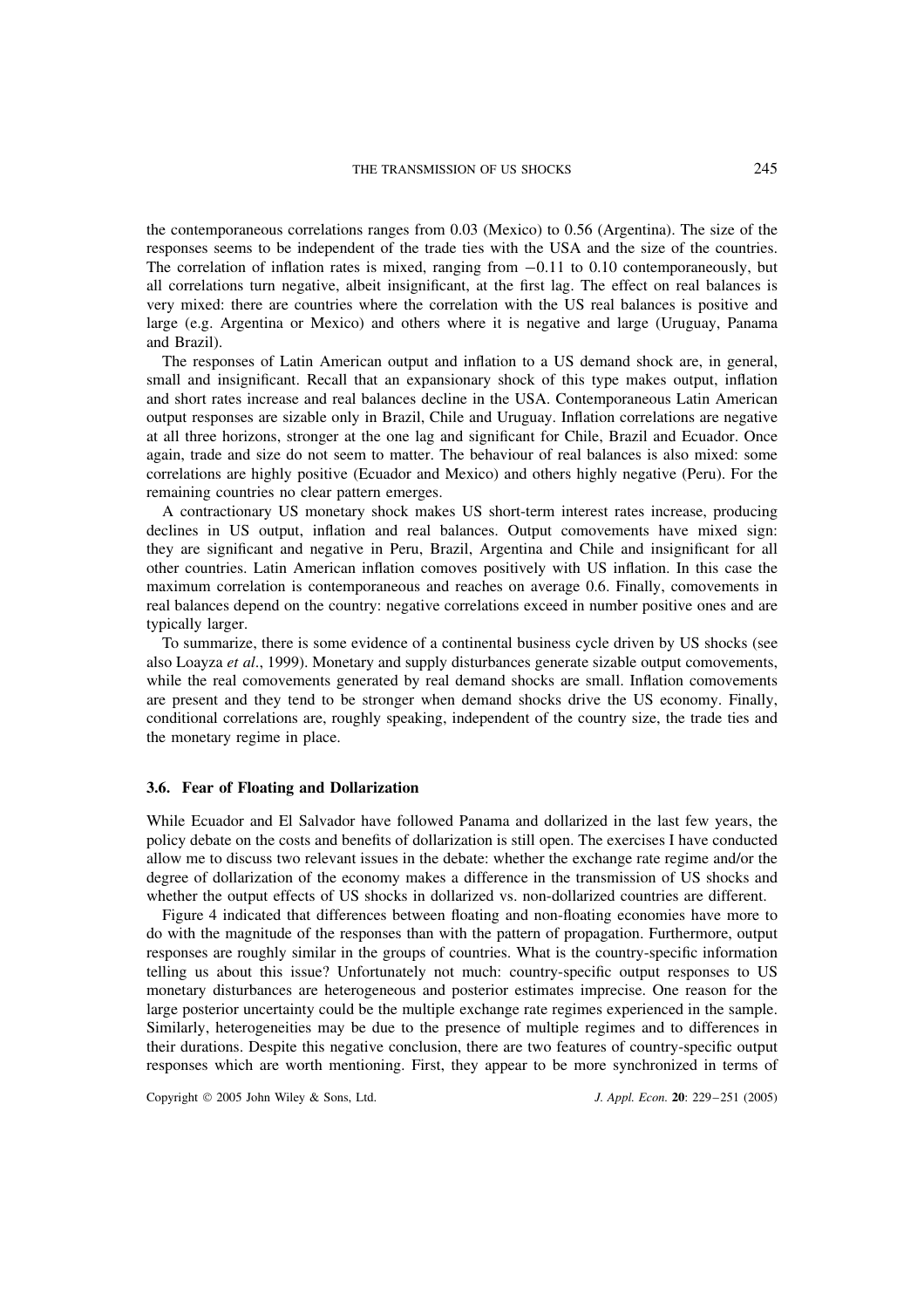timing and shape among floaters than non-floaters. Second, the peak response in non-floating countries is somewhat delayed relative to the others.

As mentioned, the pattern of nominal effective exchange rates, interest rates and price responses appears to contradict the conventional wisdom regarding the differences between flexible vs. fixed exchange rate regimes. One possible explanation for the homogeneity we find is that countries in the floater group are actually suffering 'fear of floating' (see Calvo, 1999; Calvo and Reinhart, 2000). That is, the nominal exchange rate is only notionally free to move because central banks use reserves to contain nominal exchange rate volatility. This explanation is appealing because it can reconcile two facts: the insignificant movements of exchange rates among floaters and the similarities in the transmission of US monetary shocks in the two groups of countries.

One way to verify the relevance of this explanation is to examine the behaviour of central bank reserves: if fear of floating is present, the response of reserves should be contemporaneously negative and roughly similar in magnitude across all countries, regardless of the exchange rate regime in place. Figure 5 provides mixed evidence on this conjecture: while in Mexico reserves fall following US monetary shocks, in Brazil, Chile and Peru reserves increase (in the latter case with a delay). Furthermore, the responses of reserves to the other two shocks are insignificant everywhere except for Brazil and, in the case of demand shocks, for Ecuador. There are two possible interpretations of this evidence. First, domestic interest rate jumps in response to US shocks are sufficient to limit nominal exchange rate variability without affecting reserves (as suggested, e.g., by Lahiri and Vegh, 2000). Second, reserves are mostly unaffected because credit lines from international institutions or borrowings from future markets are temporarily used to respond to external shocks. While in principle possible, we have no data to support or disprove this conjecture.

In sum, I find little evidence supporting the idea that the exchange rate regime matters for both the magnitude of output responses and the mechanics of transmission of US shocks but, except for Mexico, fear of floating does not seem to be the explanation. There are two other, less mundane reasons which can explain this pattern. The first is that differences across regimes are really small and the limited amount of data does not allow me to distinguish them. The second is that the sample mixes different exchange rate regimes in many countries, effectively blurring the differences. While both explanations have some merit they fall short of accounting for the evidence. For example, Panama was dollarized while Chile was floating over the entire period and the responses of variables in the two countries do display sizable differences.

## **3.7. Exchange Rates and US Shocks: Three Case Studies**

The posterior estimates I have obtained allow me to undertake a counterfactual exercise which may shed further light on the channels of transmission of US shocks to Latin America. The exercise traces out the time path of the nominal effective exchange rate of Mexico, Brazil and Argentina if only US shocks were present. Here, I am interested in the path produced in 1994, 1998 and 2001, the years when these countries experienced a currency crisis. In other words, I wish to analyse whether US shocks have contributed to stabilize or destabilize the nominal exchange rate in these episodes. Figure 6 presents the counterfactual nominal effective exchange path, in deviation from its predicted value based on  $x_t$  and lags of  $y_{it}$ , implied by each of the three shocks. Darker areas indicate the years under consideration.

The contribution of US shocks to the 1994 Mexican crisis was small: both demand shocks were inducing a slight appreciation of the peso while the supply disturbance was inducing a slight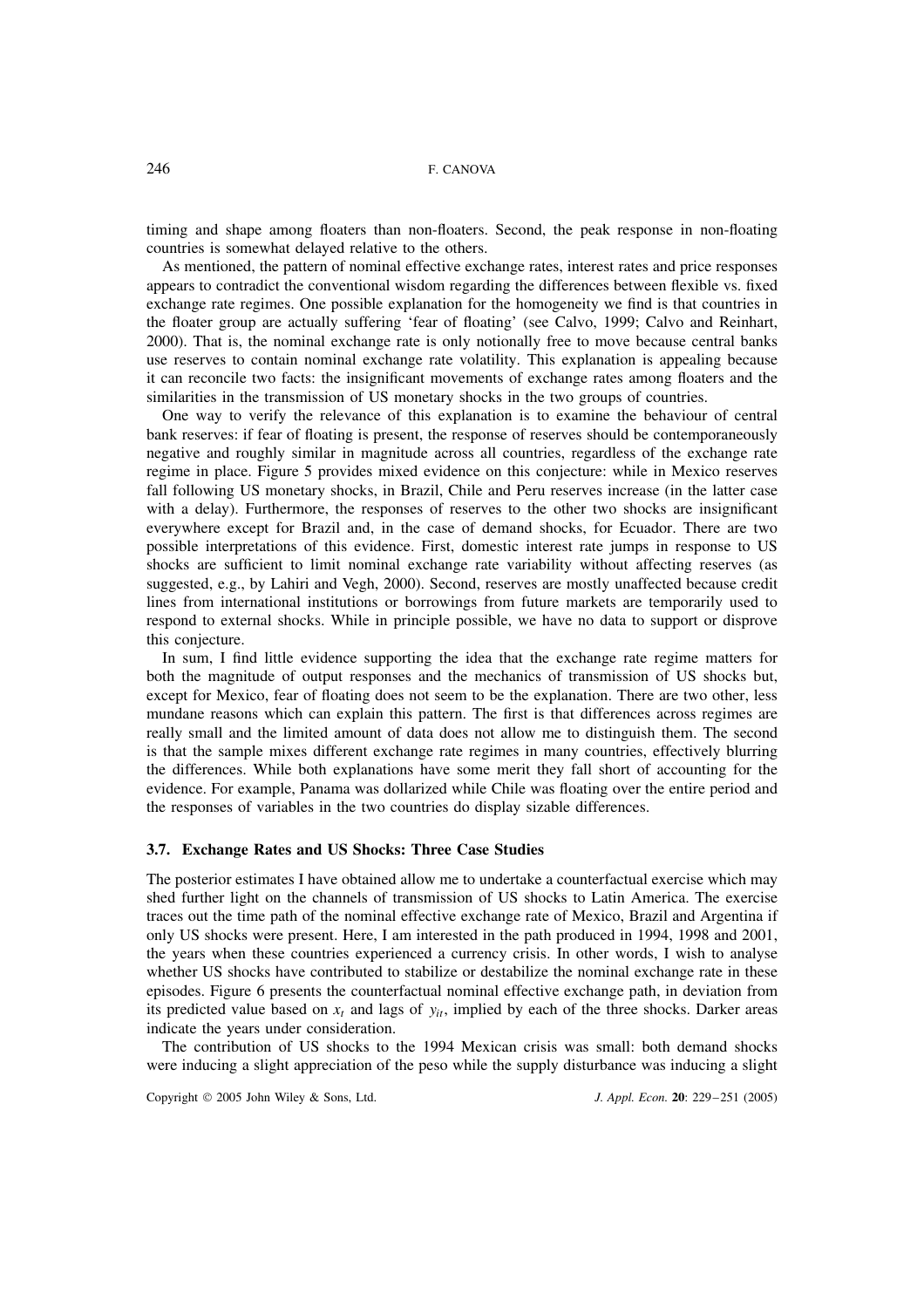

Figure 5. Reserve responses to US shocks

depreciation, but the combined effect of the three shocks on the exchange rate was negligible. In Brazil, US demand shocks were counterfactually producing a large depreciation of the real while supply shocks were producing an appreciation. Each effect is large and significant and the combined contribution of the three shocks to the exchange rate was negative  $(-0.35)$ . Therefore, in 1998, US shocks were piling on top of international speculative pressures, following the contagion effect of the Asian and Russian crises, in forcing a depreciation of the real. For Argentina, US supply shocks appear to produce negligible nominal effective exchange rate movements in 2001 but the two demand shocks were inducing an effective appreciation of the peso. Once again, the magnitude is large: by the end of 2001 the combined effect of US shocks would have produced a 36% appreciation of the peso.

In sum, US shocks play an important role in the dynamics of nominal exchange rates of all the three major countries in Latin America. Although each episode has idiosyncratic characteristics,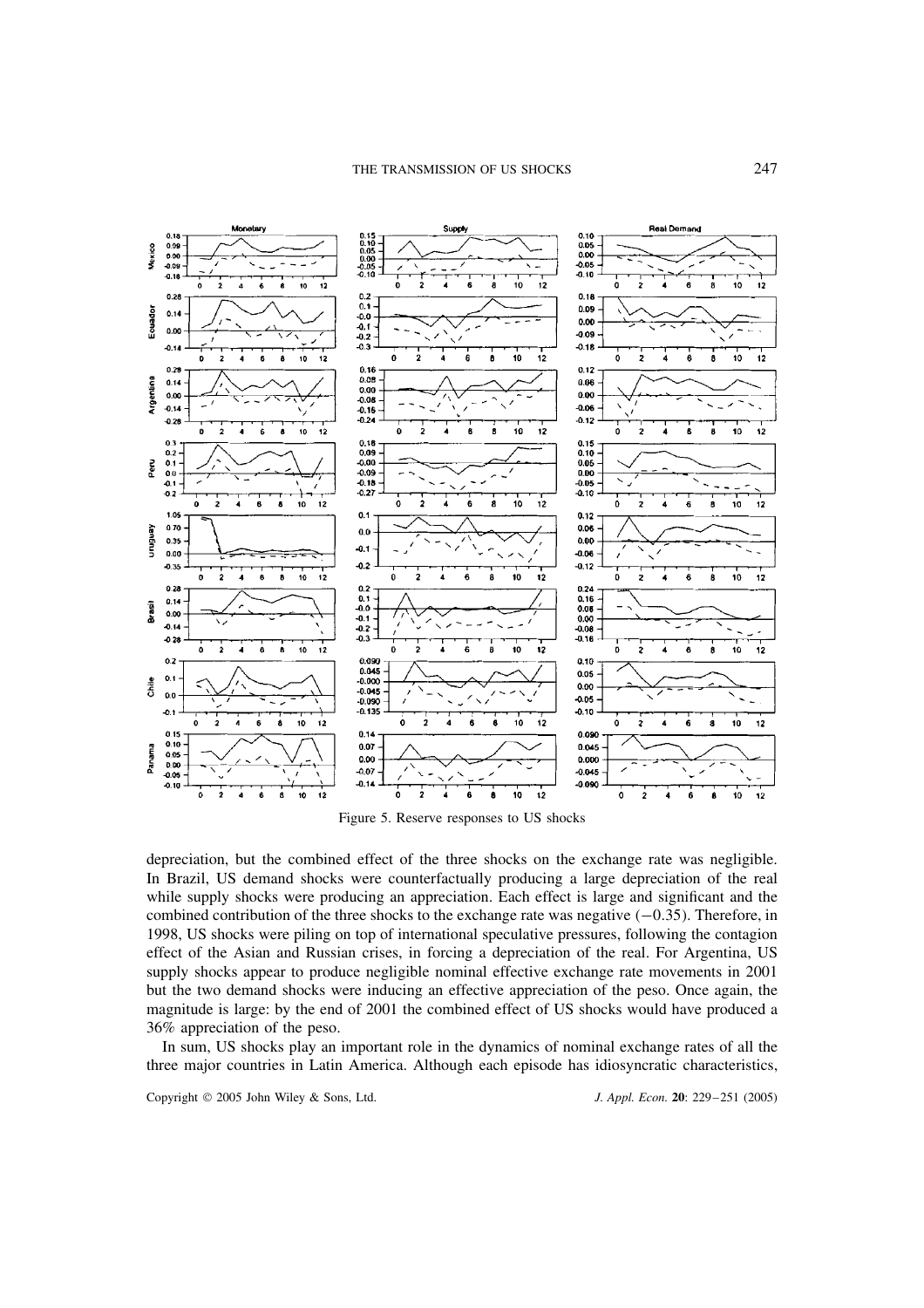

Figure 6. Counterfactual nominal effective exchange rate

developments in the US economy seem to have played a destabilizing role in the case of Argentina and Brazilian crises: in the first case appreciating the nominal (and the real) effective exchange rate and in the second depreciating it.

## 4. CONCLUSIONS AND SOME POLICY IMPLICATIONS

This paper studied the extent and the features of the transmission of US shocks to Mexico, Panama, Ecuador, Argentina, Uruguay, Peru, Brazil and Chile. I identify US structural shocks using the two-step procedure of Canova and De Nicoló (2002), which first extracts orthogonal innovations from reduced form residuals and then studies whether their informational content is consistent with the restrictions imposed by a large class of theoretical dynamic models. Then I feed these statistical shocks into VAR models for each Latin American economy, study the pattern of propagation, measure their contribution to the variability of domestic variables, and describe conditional comovements in the continent using posterior estimators which efficiently combine cross-sectional information.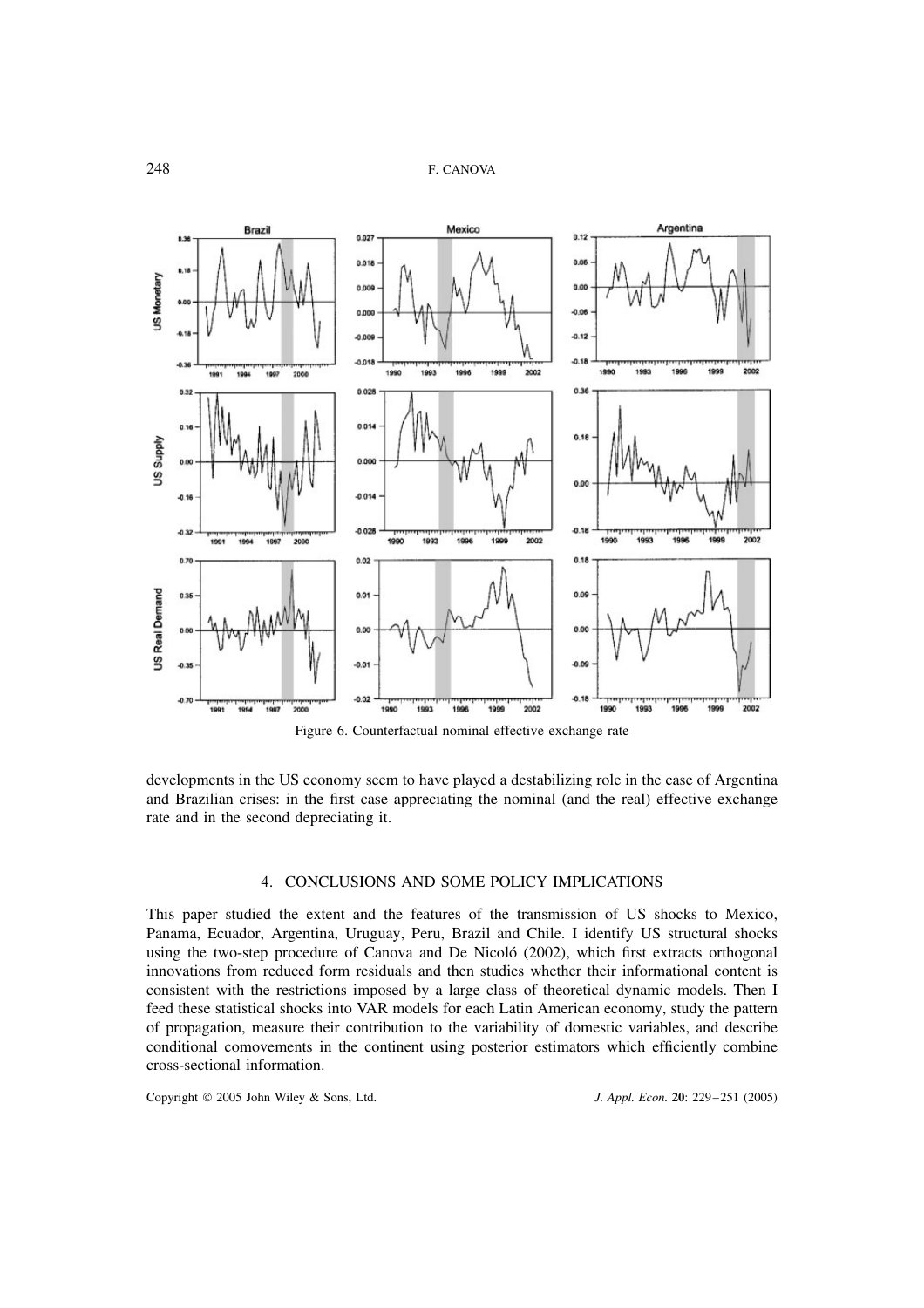Four major conclusions can be drawn from the analysis. First, while US real demand and supply shocks generate insignificant fluctuations in the typical Latin American economy, US monetary disturbances induce large and significant responses in several Latin American macroeconomic variables. The interest rate channel is a crucial amplifier of US monetary disturbances, while the trade channel appears to play a negligible role. Transmission, when it occurs, is almost instantaneous with Latin American variables peaking within a couple of quarters of the shocks. Second, the patterns of transmission differ somewhat from those documented in developed countries. Third, US disturbances account for an important portion of the variability of Latin American macrovariables; induce significant continental output and inflation comovements and, at least in two episodes, have important destabilizing effects on nominal exchange rates. Fourth, while there are differences in the responses of countries with floating and non-floating exchange rates, these differences have more to do with the magnitude of the effects than with the pattern of transmission.

The results of the investigation have important policy implications: putting the house in order is far from being sufficient to avoid cyclical fluctuations in Latin American economies. Given that the majority of domestic fluctuations are of foreign origin, Latin American policymakers are required to carefully monitor international conditions and to disentangle the informational content of US disturbances in order to properly react to external imbalances. Moreover, since US monetary policy has important destabilizing exchange rate effects, the Fed ought to adopt a broader point of view when choosing the level of US interest rates, possibly internalizing some of the external consequences.

Finally, since the exchange rate regime and/or the degree of dollarization of the economy do not appear to matter either for the transmission of US shocks or for the size of domestic real fluctuations, the question of whether Latin American countries should dollarize or not, a question currently at the forefront of policy debates, seems somewhat ill-posed. Whether our results are due to fear of floating, mix of different regimes, shortage of data or insignificant differences across regimes is hard to tell.

The literature has highlighted another aspect of dollarization which is relevant here: the sustainability of the arrangement. It is often stressed that the feasibility of currency areas crucially depends on the presence of comovements in macroeconomic variables across countries. In particular, a fixed exchange rate regime is more easily sustainable if shocks are internationally contemporaneously correlated or if there is a quick transmission of shocks from one country to another. Dollarization imposes a further constraint on this picture as local currency varies only to the extent that 'dollars' enter the country.

The evidence I have collected suggests that important continental comovements in response to monetary shocks do exist, but also that the other two shocks generate mixed output and inflation comovements. Hence, the sustainability of certain international arrangements may well depend on the type of shocks experienced by the US economy. Since interest rates move significantly only in response to monetary shocks, discovering the relative frequency of real demand, monetary and supply shocks affecting the US economy may provide valuable information on whether the dollarization of these economies will be sustainable or not.

#### ACKNOWLEDGEMENT

An earlier draft of the paper was written while the author was visiting the Emerging Market Division of the Research Department at the IMF. I would like to thank two anonymous referees,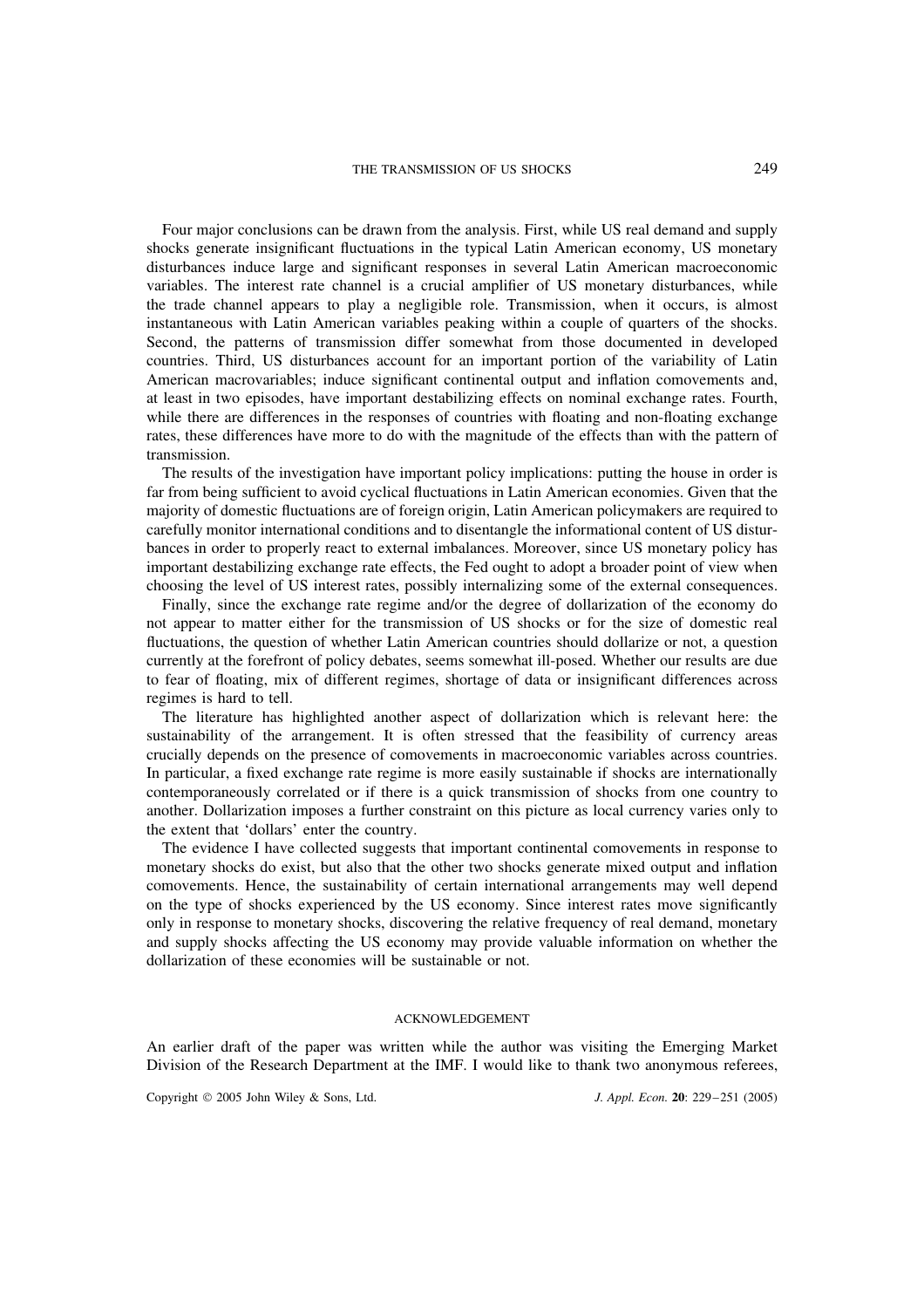Eswar Prasad, Oliver Jeanne, Jorgos Roldos, Paulo Mauro, Harald Uhlig and the participants of seminars at IMF, University of Porto, Bank of Portugal, Humbolt University, Birbeck College, LBS, Central European University and the conferences 'New Methods for Business Cycle Analysis', Hydra and 'The Wealth of Nations', Rotterdam for comments and suggestions. Special thanks go to Kike Alberola and Angel Ubide for their help with the data.

## APPENDIX A: EXCHANGE RATE REGIMES

Argentina: Floating rate up to 1990:4; currency board up to 2001:4; floating afterwards.

Brazil: Floating rate up to 1994:4; crawling bands up to 1997:4; crawling bands with two market rates up to 1999:1; floating afterwards.

Chile: Crawling peg, central parity fixed to US dollar or to basket of currencies up to 1999:3; floating afterwards.

Ecuador: Crawling bands with two or three market rates up to 1999 : 1; floating up to 1999 : 4; dollarized afterwards. Low degree of dollarization up to 1995.

Mexico: Managed floating.

Panama: Dollarized.

Peru: Floating, partially dollarized.

Uruguay: Managed float up to 1994:4; fixed band up to 1996:4; crawling band afterwards, partially dollarized.

#### **REFERENCES**

Agenor P, McDermott J, Prasad E. 1999. Macroeconomic fluctuations in developing countries. IMF Working Paper, 99–35.

Amhed S, Loungani P. 1999. Business cycles in emerging market economies. Manuscript, IMF and Board of Governors of the Fed.

Amhed S, Ickes B, Wang P, Yoo B. 1993. International business cycles. *American Economic Review* **83**: 335–359.

Arora V, Cerisola M. 2000. How does US monetary policy influence economics conditions in emerging markets. IMF Working Paper, 00–148.

Backus D, Kehoe P, Kydland F. 1994. The dynamics of the trade balance and of the terms of trade: the J-curve. *American Economic Review* **84**: 84–103.

Calvo G. 1999. On dollarization. Manuscript, University of Maryland.

Calvo G, Reinhart C. 2000. Fear of floating. NBER Working Paper, 7993.

Calvo G, Leiderman L, Reinhart C. 1993. Capital inflow and real exchange rate appreciation in Latin America: the role of external factors. *IMF Staff Papers* **40**: 108–151.

Canova F, Ciccarelli M. 2004. Forecasting and turning point predictions in Bayesian panel VAR model. *Journal of Econometrics* **120**: 327–359.

Canova F, De Nicoló G. 2000. Stock returns, term structure, inflation, and real activity: an international perspective. *Macroeconomic Dynamics* **4**: 343–372.

Canova F, De Nicoló G. 2002. Monetary disturbances matter for business cycles fluctuations in the G-7. *Journal of Monetary Economics* **49**: 1131–1159.

Canova F, De Nicoló G. 2003. On the source of cyclical fluctuations in the G-7. *Journal of International Economics* **59**: 77–100.

Canova F, Marrinan J. 1998. Sources and propagation of international output cycles. *Journal of International Economics* **37**: 22–54.

Canova F, Pina J. 2001. Monetary policy misspecification in VAR models. In *New Trends in Macroeconomics*, Diebolt C, Krystou C (eds). Springer-Verlag: New York.